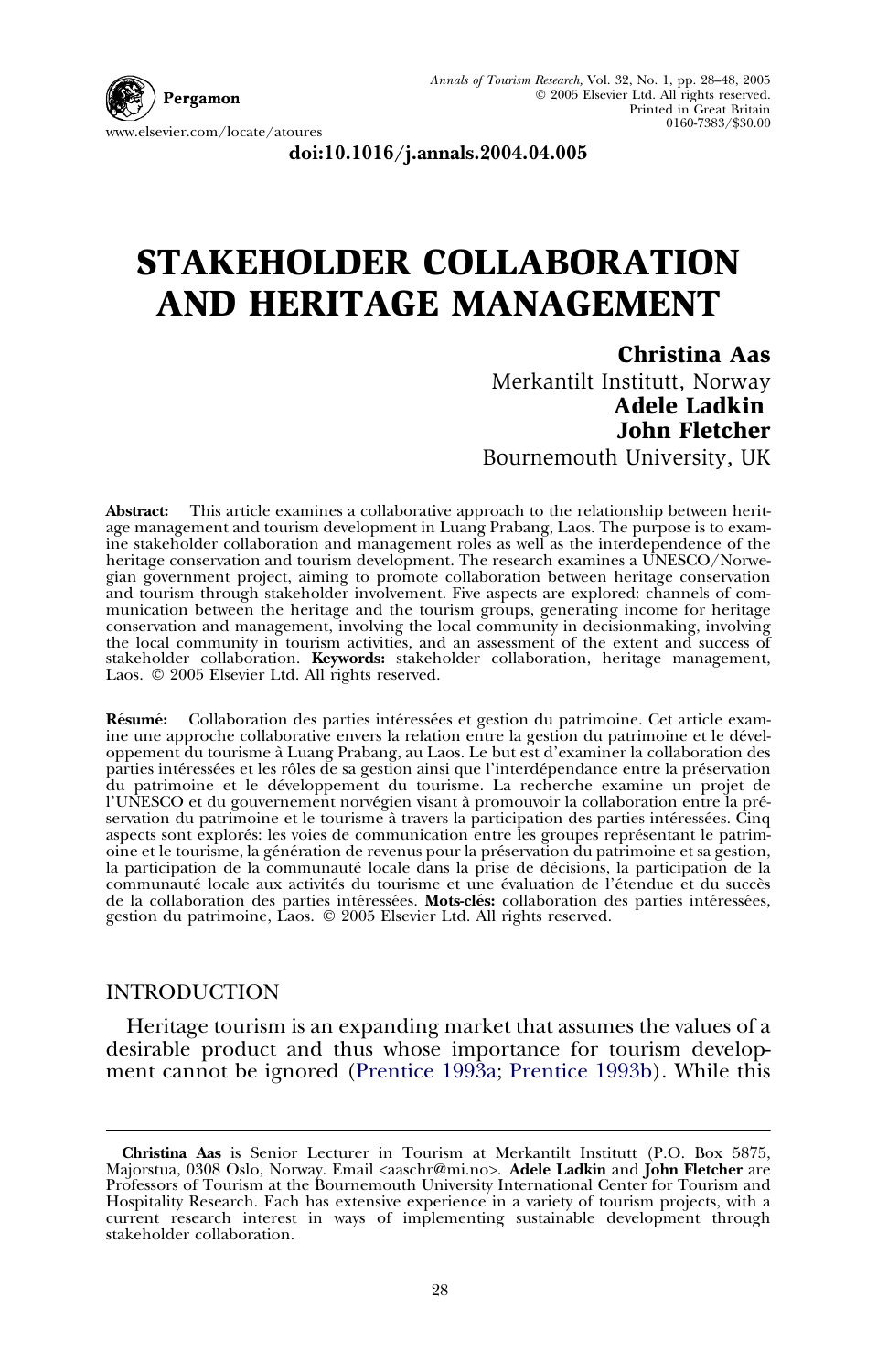alternative provides economic opportunities for many culture-rich destinations, it may also represent a threat in terms of the potential degradation of a heritage and thus depriving a community of such resources and the benefits of tourism. The relationship between heritage and tourism is frequently characterized by contradictions and conflicts whereby conservationists perceive heritage tourism as compromising conservation goals for profit ([Nuryanti 1996](#page-19-0)). In order to minimize these threats, there is a need for dialoge, cooperation, and collaboration among the various stakeholders involved. If a common ground between the different interested parties can be found, then heritage tourism can be developed in a way that preserves the resources of the local community and is beneficial to all.

Set against this background, the research here represents a critical assessment of a UNESCO/Norwegian government-sponsored pilot project at the World Heritage Site of Luang Prabang, Laos, that aimed to synthesize heritage conservation and tourism development through stakeholder collaboration. The project officially ended in December 2001. With the intention of enhancing collaboration between those with tourism interests and those involved in heritage conservation, UN-ESCO RACAP (United Nations Educational, Scientific and Cultural Organization Regional Advisor for Culture in Asia and the Pacific), and the Norwegian government joined forces to launch a three-year project in December 1998 called ''Cultural Heritage Management and Tourism: Models for Cooperation among Stakeholders''.

The project was designed to implement models for the preservation of heritage and the development of tourism as a local resource. The implementation was intended to form mutually beneficial alliances that were both economically profitable and socially acceptable to local inhabitants and all other parties, a philosophy well in line with the objectives of Agenda 21 ([WTTC 1996](#page-20-0)). Nine pilot sites were involved in the project in Asia and the Pacific, and this research explores one of these sites.

The rationale for undertaking this research is that it presents a unique case study where two current themes relating to tourism development can be explored. The first theme is that collaboration and stakeholder involvement in the development process are increasingly being used in developing countries ([Reed 1999; Timothy 1999](#page-19-0)) and Luang Prabang provides an opportunity to explore this issue in a country currently in the early stages of development. The second theme is the relationship between heritage management and the growth of tourism. The importance of preserving cultural heritage through tourism is receiving increasing attention [\(Garrod and Fyall 2000\)](#page-18-0) and has been discussed in relation to sustainable tourism [\(Cope 1995; Johnson](#page-17-0) [and Thomas 1995; Van der Borg, Costa and Gotti, 1996](#page-17-0)). In this respect, Luang Prabang presents an area where the symbiosis of these two elements is being sought, and lessons can be learned from these experiences that may be of value for future collaborative efforts.

Thus, the purpose of this paper is to examine two kinds of theoretical ideals, stakeholder collaboration and managing heritage tourism development in relation to a study where these issues lie at the heart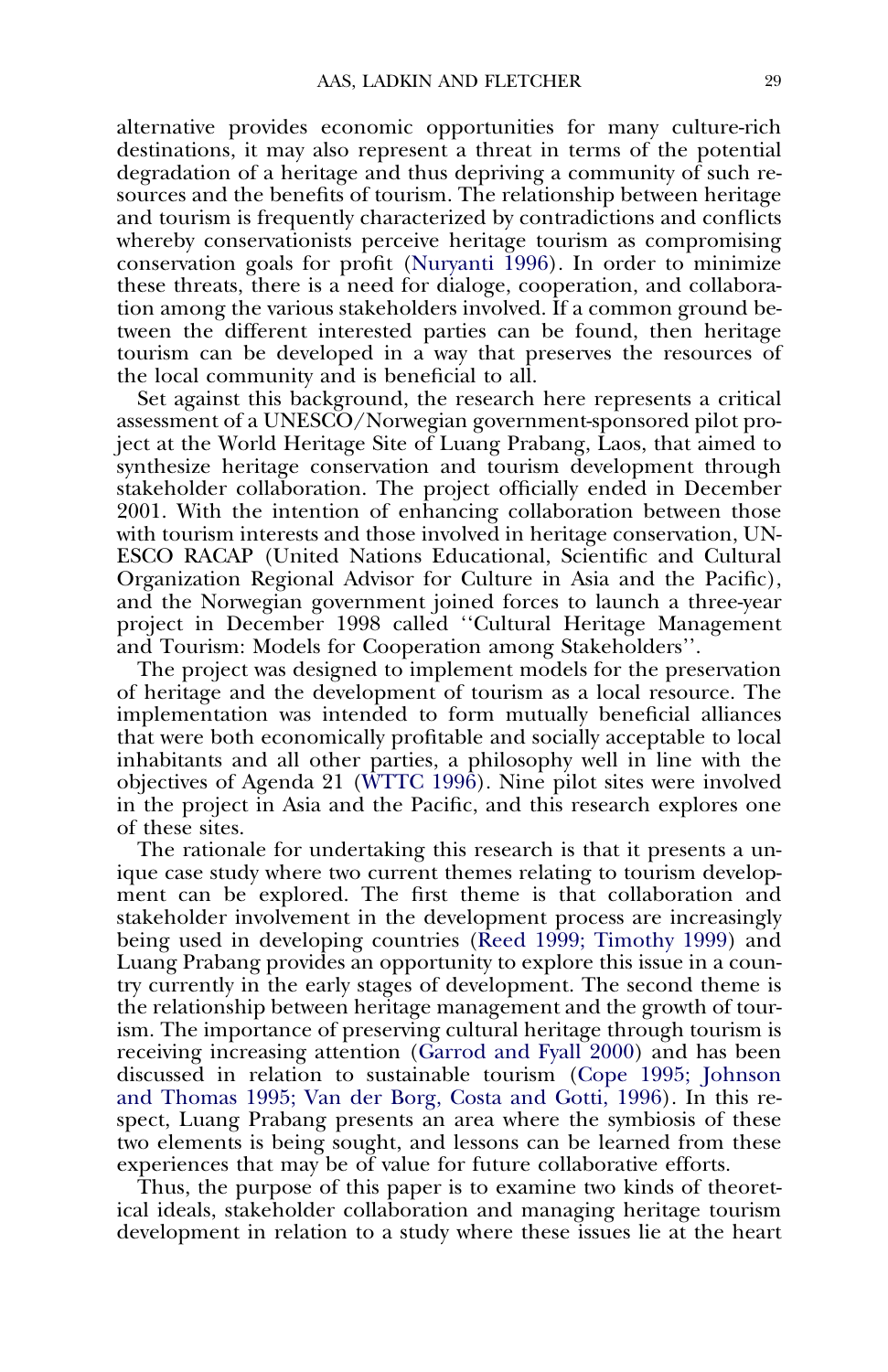of the tourism development approach. In doing so, the paper presents the theoretical underpinning of the research in terms of the role of stakeholder involvement in development, an examination of the interdependence between heritage and tourism, and the role that stakeholders can play in developing this relationship. Research findings are presented in order to determine whether or not the project's objectives were met in terms of establishing channels of communication among the various stakeholders in the conservation sector, generating income for them and management, involving the local community in decisionmaking concerning tourism development and heritage conservation issues, involving the local community in tourism activities and the extent of stakeholder collaboration. These findings indicate the scope and extent of collaboration in the project.

## COLLABORATION IN HERITAGE MANAGEMENT AND TOURISM

The fragmented nature of the tourism industry creates a recognized need for coordination and collaboration in planning [\(Hall 2000; Hall](#page-18-0) [1994; Roberts and Simpson 1999\)](#page-18-0) and many different stakeholders have interests in the tourism planning process [\(Ladkin and Bertramini](#page-18-0) [2002](#page-18-0)). Cooperation and collaboration are major issues in the planning arena. They have been linked to the idea of sustainable tourism development ([Bramwell and Lane 1999; Hall 2000; Selin 1999; Timothy](#page-17-0) [1999](#page-17-0)), and, in the context of community-based tourism, to integration and participation [\(Mitchell and Reid 2001; Tosun 2000\)](#page-19-0). Critical to the implementation of the collaborative planning approach is the identification and legitimization of all potential stakeholders, including those who are involved in the planning process [\(Roberts and Simpson 1999\)](#page-19-0). In destinations experiencing emerging tourism development where interests are not collectively organized, the identification of stakeholders is a complicated task [\(Reed 1997\)](#page-19-0).

The basic objective is to involve all those affected by the proposed tourism development within the planning process [\(Jamal and Getz](#page-18-0) [1995; Mowforth and Munt 1998; Wahab and Pigram 1997\)](#page-18-0). Indeed, bringing various interests together is the first stage in establishing an effective collaborative process [\(Timothy 1998\)](#page-20-0). While there are many definitions of stakeholders and collaboration, it may be looked upon as

a process of joint decisionmaking among autonomous, key stakeholders of an inter-organizational, community tourism domain to resolve planning problems of the domain and/or manage issues related to the planning and development of the domain. ([Jamal and Getz](#page-18-0) [1995](#page-18-0):188).

A further complication is the extent to which the stakeholders involved can represent the local community. Part of this problem lies in the definition of the term ''community'', which is elusive and vague ([Abercrombie, Hill and Turner, 1988](#page-17-0)). A community can be defined most usefully for tourism in terms of a geographical area, or a group of people with shared origins or interests. If the geographical definition is used, then the community can be defined as citizens within a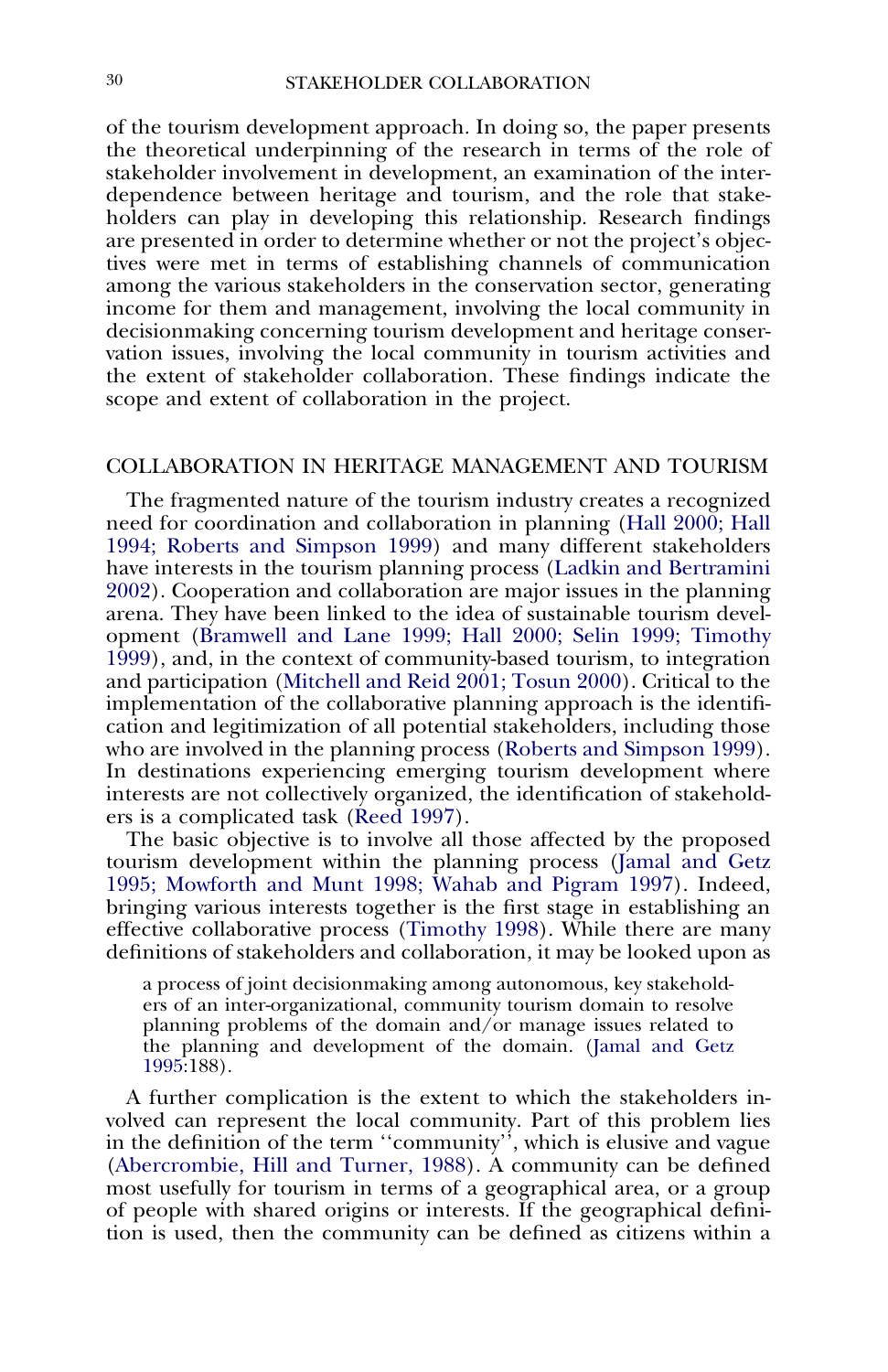given locality. If the common interest approach is taken, the business sector is often used to represent the local community, with bias towards economic factors.

Despite these difficulties, the advantages of reaching a consensus within the tourism development process are many. Such a practice tends to avoid the cost of resolving conflicts in the long term (Yuksel, Bramwell and Yuksel, 1999) and mutual participation can provide cost effective solutions by pooling resources ([Bramwell and Lane 1999;](#page-17-0) [Bramwell and Sharman 1999; Healey 1997\)](#page-17-0). A further advantage is that stakeholder collaboration adheres to the concept of democracy and Agenda 21 and thus legitimizes activity ([WTTC 1996\)](#page-20-0). Politically the collaboration process is more equitable than the conventional approach, as the views of stakeholders are as legitimate as those of an expert [\(Bramwell and Lane 1999; Bramwell and Sharman 1999; Hall](#page-17-0) [2000; Hall 1999](#page-17-0)). Furthermore, it makes use of local knowledge to make sure that decisions are well-informed and appropriate ([Yuksel](#page-20-0) [et al. 1999\)](#page-20-0). This adds value by building on the store of knowledge, insights, and capabilities of stakeholders [\(Bramwell and Lane 1999; Gray](#page-17-0) [1989; Healey 1997](#page-17-0)) and gives a voice to those who are most affected by tourism.

A stakeholder has been defined as a person who has the right and capacity to participate in the process; thus, anyone who is impacted upon by the action of others has a right to be involved [\(Gray 1989](#page-18-0)). In this context, a stakeholder in the tourism industry is deemed to be anyone who is impacted on by development positively or negatively, and as a result it reduces potential conflict between the tourists and host community by involving the latter in shaping the way in which tourism develops [\(Swarbrooke 1999; Bramwell and Lane 1999](#page-19-0)). An additional argument for collaboration is that it engages all interested parties in the decisionmaking process by allowing them to take responsibility, enhance their self-reliance, and their own awareness of the issues—all of which enables them to enjoy a greater degree of consensus and shared ownership ([Medeiros de Araujo and Bramwell](#page-18-0) [1999](#page-18-0)).

Set against the positive factors, there are a number of negative aspects and challenges to the development of collaboration. These include the added cost to planning and development [\(Marien and](#page-18-0) [Pizam 1997; Swarbrooke 1999\)](#page-18-0), the identification of legitimate stakeholders ([Bramwell and Sharman 1999; Reed 1999; Tosun 2000\)](#page-17-0), and the capacity of the stakeholders to participate ([Medeiros de Araujo](#page-18-0) [and Bramwell 1999; Reed 1997; Simmons 1994\)](#page-18-0). Expectations may be raised beyond what can realistically be delivered [\(Gray 1989](#page-18-0)), and the power often sits with an established local elite and/or those most ''vocal''; the silent majority and any local minorities may often be superseded ([Hall 1999; Tosun 2000; Tosun 1998; Taylor 1995\)](#page-18-0).

Addressing power imbalances is well documented by a number of authors ([Bramwell and Sharman 1999; Brohman 1996; Jamal and Getz](#page-17-0) [1995; Marien and Pizam 1997; Roche 1997; Stolton and Dudley 1999;](#page-17-0) [Tosun 2000](#page-17-0)). In addition, not all interested parties may have the required capability to be involved ([Reed 1997\)](#page-19-0) which is a particularly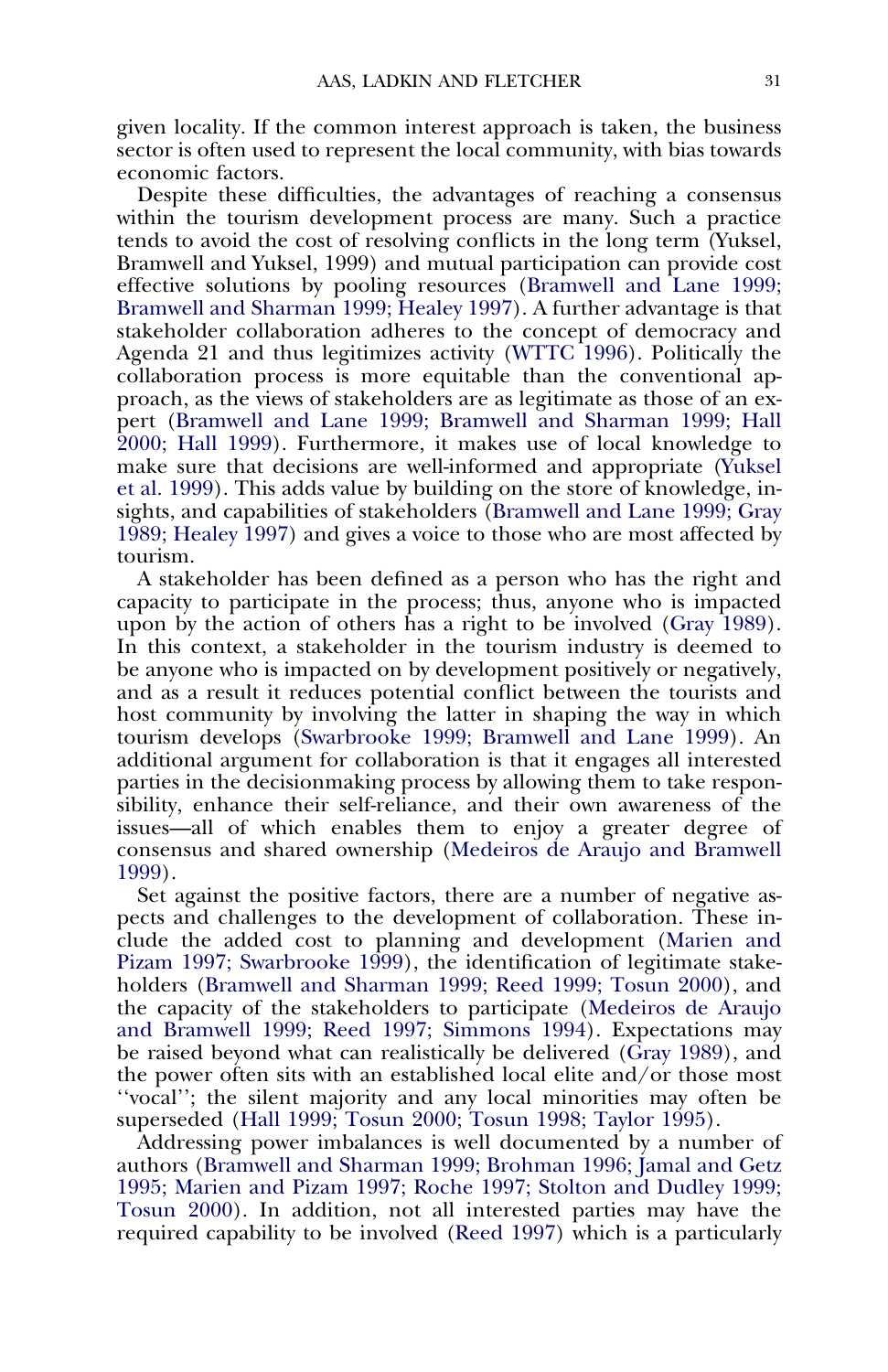significant problem in less developed countries where expertise might not be available ([Brohman 1996\)](#page-17-0). Furthermore, a major criticism of stakeholder involvement is that collaboration theory rests upon the assumption that simply by involving all of the interested parties, that power imbalances can be overcome. This ignores the fundamental constraint of the distribution of power and resource flows [\(Healey 1998;](#page-18-0) [Reed 1997; Yuksel et al. 1999\)](#page-18-0).

Furthermore, it is important to understand how collaboration works in different cultural and political contexts [\(Stolton and Dudley 1999\)](#page-19-0). [Tosun \(2000\)](#page-20-0) found that, in the context of developing countries, there are operational, structural, and cultural limits to community participation. Although not all of these barriers may be present in a destination at any one time, they can be significant difficulties in the implementation of a collaborative approach [\(Ladkin and Bertramini](#page-18-0) [2002](#page-18-0)).

The commitment to implementing a collective planning approach is reflected in the development of techniques that measure the extent of collaboration. [Butler \(1999\), Bramwell and Sharman \(1999\), Jamal](#page-17-0) [and Getz \(1995\), Mandell \(1999\)](#page-17-0) and [Timothy \(1998\)](#page-20-0) all successfully conceptualized the different stages. While a detailed examination of these measurements is beyond the scope of this paper and has been discussed elsewhere [\(Ladkin and Bertramini 2002](#page-18-0)), essentially each involves a measure to analyze the stages of involvement and network structures that can be used to measure the extent of collaboration. In the wider arena beyond tourism, the fundamental work of [Arnstein](#page-17-0) [\(1969\)](#page-17-0) provides a ''ladder of citizen participation'' in which levels of participation are arranged in a ladder pattern with each rung corresponding to the extent of a citizen's power in determining a plan or program. In Arnstein's model, citizen participation is a categorical term for citizen power, and it is the redistribution of authority that enables those citizens who have been previously excluded from political and economic processes to be included in the future [\(Arnstein](#page-17-0) [1969](#page-17-0)). More recently, [Rocha \(1997\)](#page-19-0) explores empowerment using the ladder analogy—to clarify the conflicting information on empowerment theory, assisting practitioners and communities to clarify and realize their own goals relating to empowerment. A ladder of community participation specifically for underdeveloped countries has been put forward by [Guaraldo Choguill \(1996\),](#page-18-0) based on the degree of the external institutional involvement in terms of facilitating or carrying out community mutual-help projects.

#### The Interdependence between Heritage and Tourism

The relationship between heritage and tourism is well documented ([Ashworth 2000; Garrod and Fyall 2000; Prentice 1993a; 1993b](#page-17-0)) and it is generally assumed that culture and tourism are interdependent ([Ashworth 1993](#page-17-0)). Tourism to sites of cultural and natural significance has existed at least since the time of Greek antiquity as reflected by the Hellenistic world's invention of the Seven Wonders of the World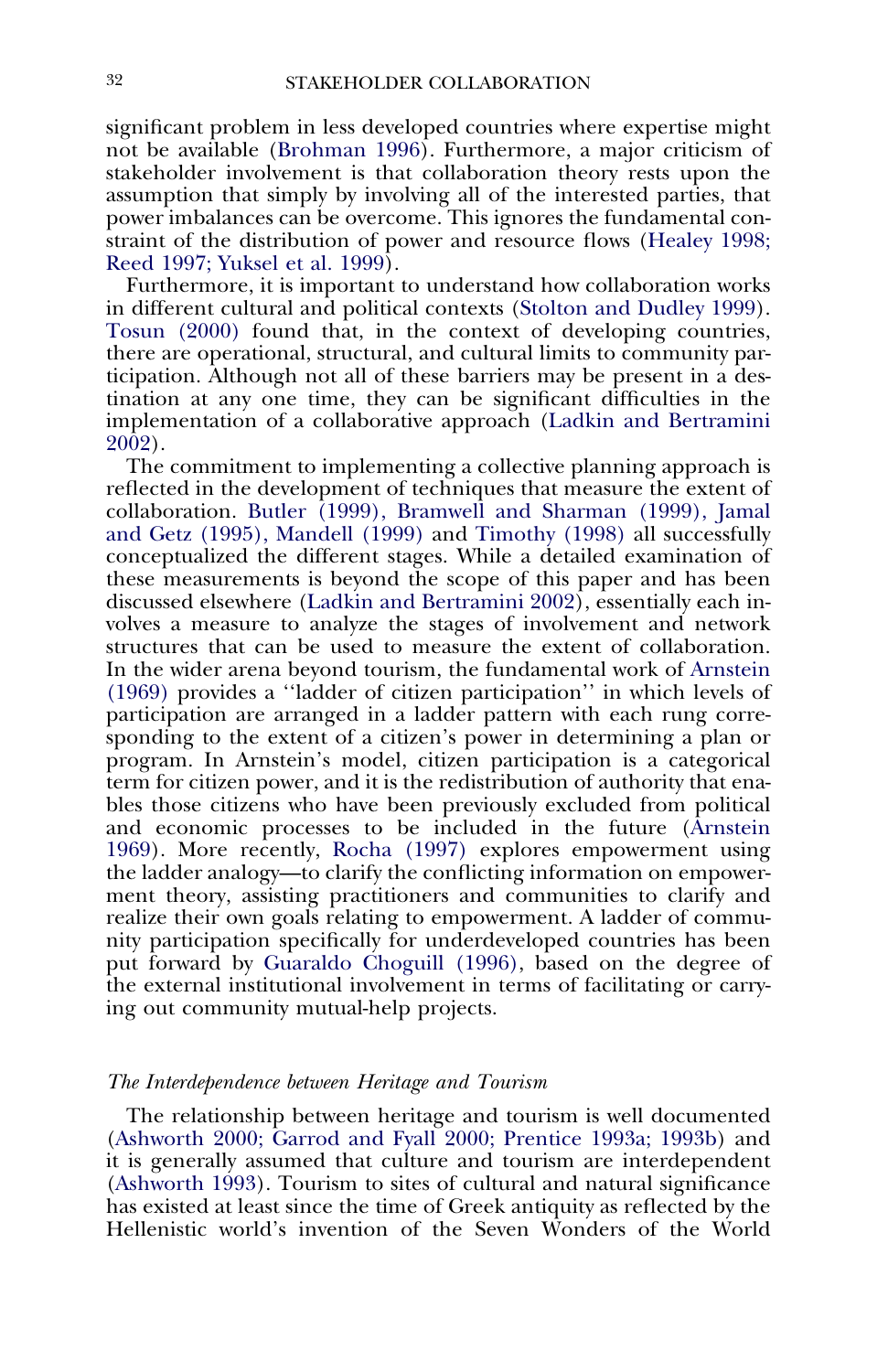[\(NWHO 1999](#page-19-0)). The growing interest in cultural resources opens new perspectives for the economy in culturally rich destinations which in turn provide the tourism industry with challenges of managing heritage facilities and attractions, and for public agencies ([Jansen-Verbeke](#page-18-0) [and Lievois 1999](#page-18-0)). Despite the relationship between heritage and tourism, there is recognition that the ideological and institutional context of heritage tourism is fundamentally different from that of general tourism [\(Garrod and Fyall 2000\)](#page-18-0).

The approach of heritage organizations is to protect and preserve, while tourism has the overriding aim of becoming a profitable business. Therefore, the management is often characterized by a series of conflicts where conservationists perceive heritage tourism as compromising conservation goals for the benefit of profit ([Nuryanti 1996](#page-19-0)). There is also reluctance by some managers to accept that heritage can be given an economic value. [Garrod and Fyall \(2000\)](#page-18-0) identify two main reasons why this is likely to be the case. The first is the association of pricing with commodification and that heritage cannot have a measurable commercial economic value ([Newby 1994\)](#page-19-0). The second is the managers' ideals of the mission of the heritage sector whereby nobody should be excluded from the experience of visiting heritage sites on the grounds of cost [\(Curtis 1998; Leask and Golding](#page-17-0) [1996](#page-17-0)).

However, irrespective of the opinions of the different interest groups, the high costs involved in the conservation of cultural heritage make the revenue from tourism indispensable. Furthermore, the dynamism of culture in its different forms and expressions finds both incentives and genuine support in tourism [\(NWHO 1999\)](#page-19-0). Consequently, the perceived mutual benefits drive both sectors towards common economic goals, and tourism, at least theoretically, offers the opportunity to generate income for the local community while simultaneously supporting the preservation of its culture ([Peters 1999\)](#page-19-0).

Fundamental to developing a successful symbiotic relationship between tourism and heritage is the need to involve all stakeholders in the development of the cultural resource, as there is a recognition that many of the problems are due to a lack of interaction [\(Hall and McAr](#page-18-0)[thur 1998](#page-18-0)). The concept of stakeholders is becoming increasingly important in heritage management and planning, especially the community as owner and custodian of heritage [\(Nuryanti 1996; Peters](#page-19-0) [1999; Serageldin 1986\)](#page-19-0). It is crucial that managers involve the community to increase the quality of planning and reduce the likelihood of conflict, to ensure that sound plans remain intact over time, increase the community's ownership of its heritage through education and other awareness creating campaigns, and to enhance the community's trust in heritage management ([Hall and McArthur 1998\)](#page-18-0).

The tourism/heritage relationship includes several challenges. First, there is a clear need to establish channels of communication, as a lack of them provides a pathway towards uncontrolled and destructive development ([Peters 1999\)](#page-19-0). [Butler \(1999\)](#page-17-0) proposes five levels of participation and decisionmaking power, ranging from the least to the most involvement. These are imposition, petition, advice, representation,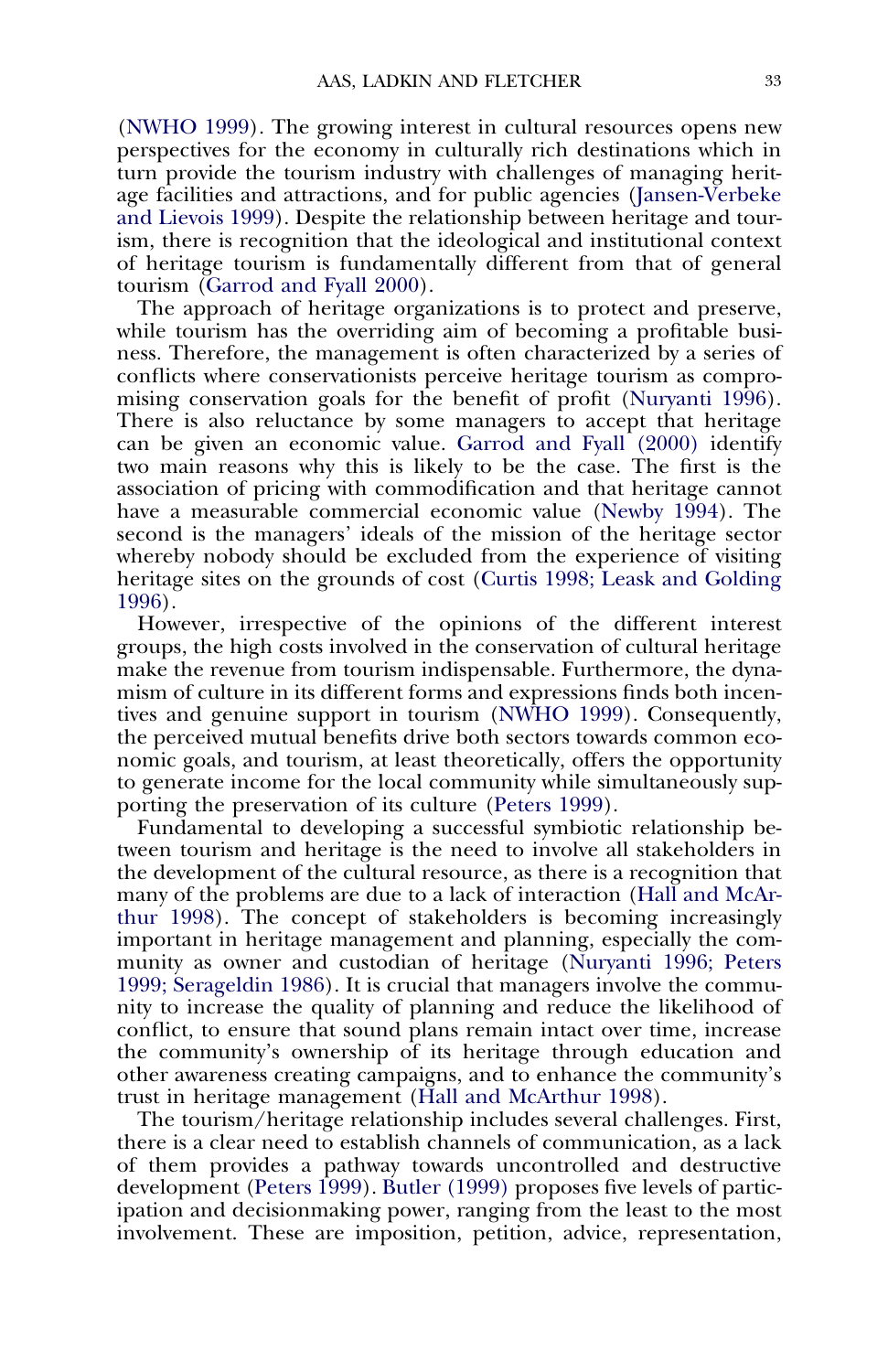and equality. Second, there is the need to find the balance between conservation and the use of heritage sites for tourism. The widespread belief that the development of heritage sites for tourism purposes results in the commodification of culture is a legitimate concern ([Wall](#page-20-0) [1997](#page-20-0)). Third is the issue of tourism activities generating income for heritage conservation. Tourism is perceived to be one of the core income-generating activities for many heritage sites.

However, the upkeep and management of the sites are often enormous and most of the money from tourist admissions often finds its way into other government projects [\(Tosun 2000\)](#page-20-0). This, combined with global economic changes reducing state revenues, results in a need to find additional sources of income (for example, visitor centers with shops and a restaurant and sponsorship). Responding to these challenges, new actors from the nongovernmental and private sectors are playing a greater role and there is expanding participation by the local population ([Stolton and Dudley 1999](#page-19-0)). There is still the issue of optimizing the economic benefits for the local community from the tourism/heritage relationship. It has been questioned whether tourism actually supports and contributes to the resources on which it depends ([Peters 1999\)](#page-19-0). Stakeholder involvement by the local community in the planning process is seen as one of the ways in which this can be achieved [\(Russo, Boniface and Shoval, 2001](#page-19-0)).

## Case Study of Luang Prabang

Laos in South-East Asia is a landlocked, mountainous country divided into 16 provinces [\(Adams, Geok and Lin 2001](#page-17-0)). It has a population of 5.5 million comprising some 68 different ethnic groups ([Hall](#page-18-0) [and Page 2000\)](#page-18-0). Since 1975, Laos has been a communist state and with an estimated per capita income of US\$ 241 in 1999 is one of the world's poorest nations. Agriculture dominates the economy (although less than 10% of the land is suitable for this purpose), health care is poorly developed, and illiteracy rates are high. Some 70% of the land mass is mountains and high plateaus. The Annimite Mountains run the length of the country as does the Mekong River, which is the major north–south transport artery as well as a means of irrigation.

In order to encourage economic development, the Laos government has attached great importance to tourism since opening the country to foreigners in 1989 and has been actively seeking to encourage foreign investment in tourism [\(Hall and Page 2000\)](#page-18-0). Laos received 737,208 tourist in the year 2000, an 83% increase since 1996. The government has recognized the need for ecotourism and high value cultural tourism so as to avoid the mistakes of its Asian neighbours [\(Hall and Page](#page-18-0) [2000](#page-18-0)). The current plans stress sustainable and socially responsible tourism development. However, Laos faces numerous difficulties related to tourism which are linked to the wider problems of economic development. These include poor transport and other infrastructure, a dispersed population (less than 15% living in towns), a lack of skilled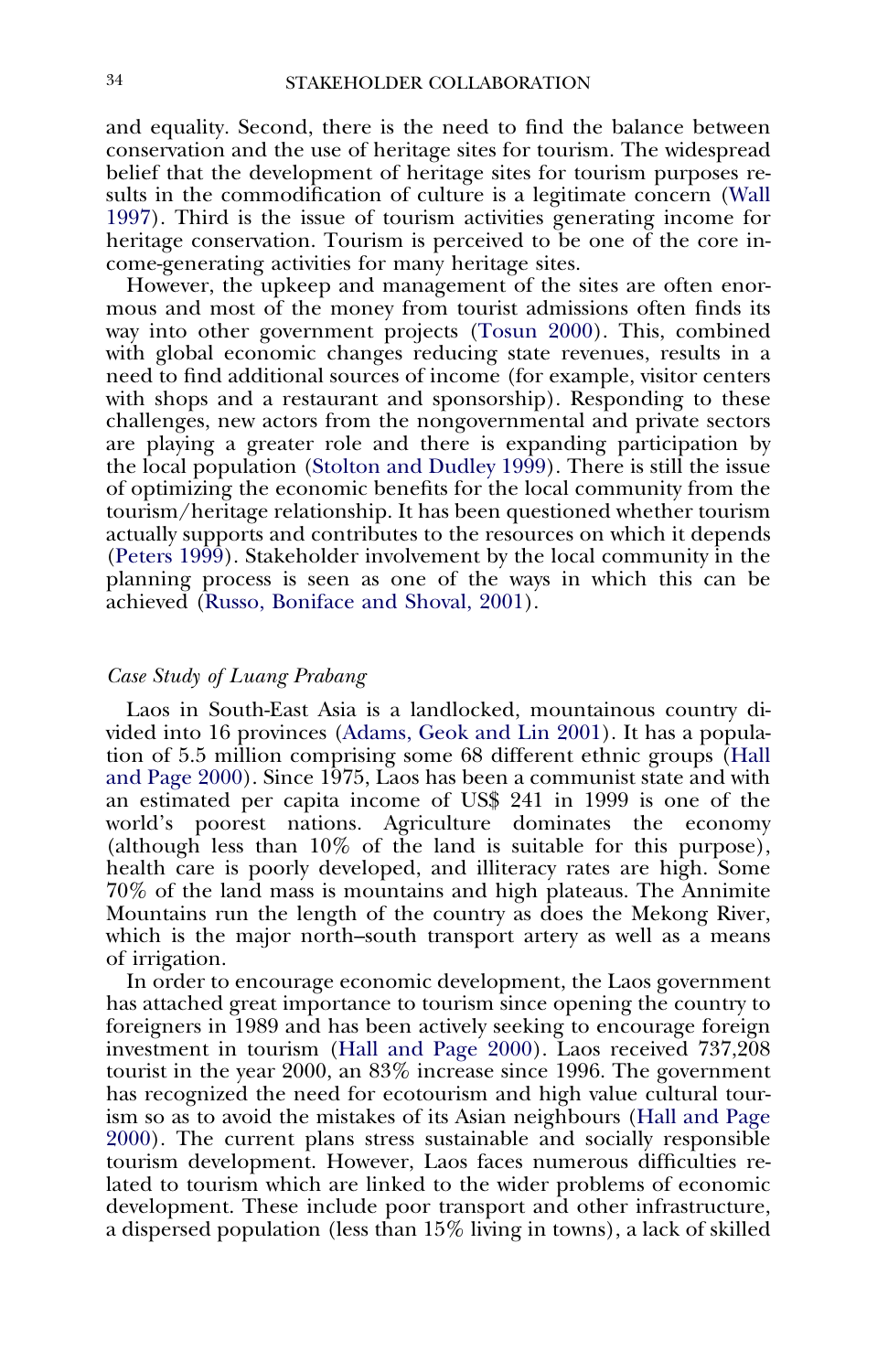human resources, and a lack of tourism facilities including international-calibre accommodations.

One of the key tourism attractions within Laos is Luang Prabang, designated as a World Heritage Site in 1995. This town of architectural, cultural, and religious significance contains, among others, the temple Wat Xieng Thong, built in 1559. The justification for World Heritage designation is that Luang Prabang reflects

the exceptional fusion of traditional architecture and urban structure built by the 19th and 20th century European colonial rulers, illustrating a key stage in the blending of these two distinct cultural traditions ([Eliot, Bickersteth and Gardner, 1999:](#page-18-0)6).

The UNESCO report identified 34 wats (monasteries) and 111 civic buildings for preservation, and classifies another 450 houses, making Luang Prabang the best-preserved traditional town of Southeast Asia [\(Englemann 1999](#page-18-0)). Under the UNESCO plan, there are three zones for preservation: the old town, a peripheral building zone in today's town with another across the Mekong, and natural zones along the Mekong and Nam Khan riverbanks. Statistics show that there has been an 850% increase in tourist arrivals to Luang Prabang from 1996 to 2000 [\(National Tourism Authority of Laos 2001](#page-19-0)). The accommodation stock is mainly small hotels and guesthouses but also includes two modern hotel resorts, each with 80 rooms, that were recently opened south of the town.

The Maison du Patrimoine (Heritage House), established in 1996, plays a key role in the restoration of the architectural heritage in Luang Prabang. It brings together several government ministries, and attracts sizable funding from the French government (ADF-Agence du development Francaise) and the European Union. No building work can be carried out in the protected zone without permission from the Heritage House, and the people of Luang Prabang can come for help and advice on building and repairing housing [\(Englemann 1999\)](#page-18-0). The town of Chinon in Central France also assists the development and restoration of the town, and the town's mayor has lobbied for Luang Prabang at the international level. The dominance of cultural attractions in Luang Prabang make it an ideal site in which to study the development of heritage tourism.

#### The Stakeholder Project

Luang Prabang is one of nine World Heritage pilot sites in Asia and the Pacific for the UNESCO project ''Cultural Heritage Management and Tourism: Models for Cooperation among Stakeholders''. The project is funded by the Norwegian government through the Ministry of Foreign Affairs and the Norwegian Agency for Development Cooperation and has additional funding from the UNESCO World Heritage Fund (training and assistance grant).

The project's stakeholders and beneficiaries are communities and individuals living in and around heritage sites, local officials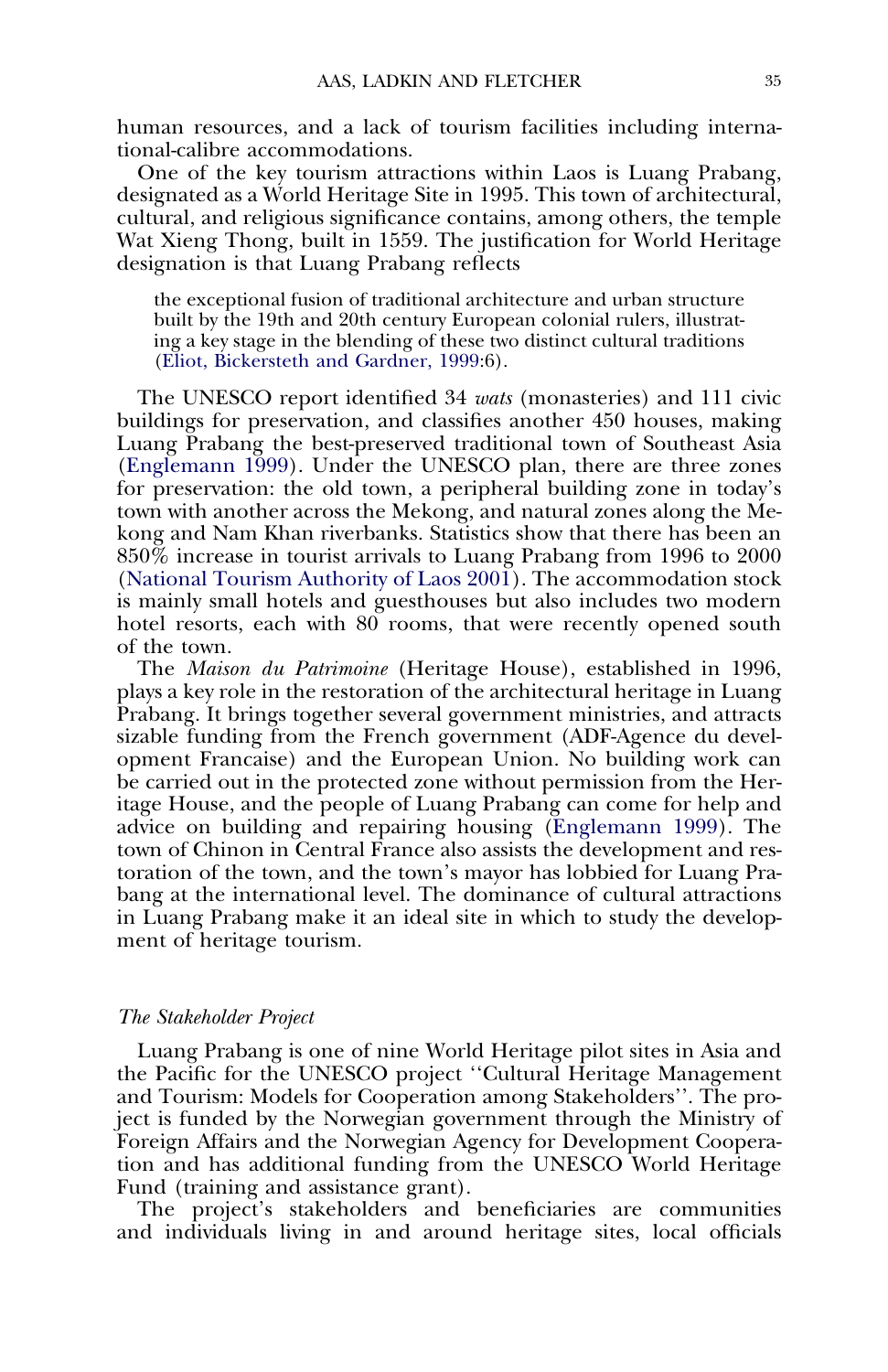responsible for safeguarding and conservation of cultural property, tourists to heritage sites, and the sustainable tourism industry (UNES-CO 1998). Representatives from the local community as defined by a geographical area are classified as one of the stakeholder groups.

The project adopts an approach in line with the local Agenda 21 strategy, by creating and implementing action plans for the sustainable management of heritage and tourism at the community level. A stakeholder workgroup was established to be responsible for the running and implementation of the project. This group consisted of the Mayor of Luang Prabang, the Deputy Foreign Affairs Officer, the Head of Tourism, the Section Head of the Department of Information and Culture, the Head of the Department of Construction, and the Secretary General of the UNESCO National Commission of Laos. In spite of such a broad spectrum of officialdom, each of the group members has a full time job outside of the project. The latter member lives and works in the capital Vientiane and is more of an honorary member than an active member of the work group. The administrative structure of the Stakeholder Project in Luang Prabang is shown in Figure 1.



a *United National Educational, Scientific and Cultural Organisation Regional Advisor for Culture in Asia and the Pacific*

<sup>b</sup>Nordic World Heritage Office, later renamed Nordic World Heritage Foundation<br><sup>c</sup> Bils with your Maticual Heritage Authority Newson

*Riksantikvaren, National Heritage Authority, Norway*

Figure 1. The Administrative Structure of the Stakeholder Project, Luang Prabang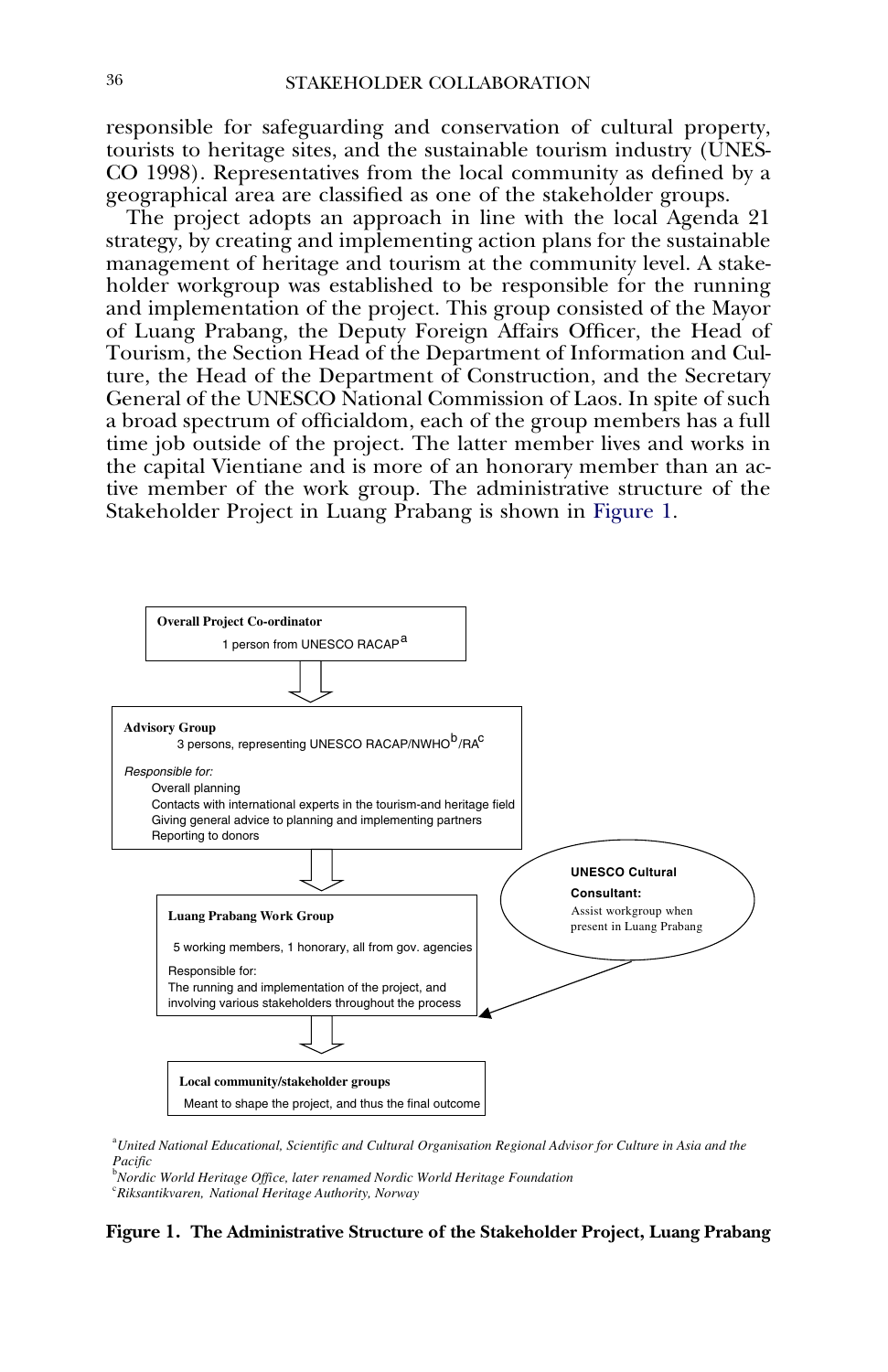The overall project has an advisory group consisting of the Head of UNESCO RACAP, a person from the Nordic World Heritage Office, and a person from the Directorate of Cultural Heritage, Norway. This group is responsible for the overall planning, contacts international experts on cultural heritage and tourism, and gives general planning advice. The overall project coordinator is located at UNESCO RACAP'S offices in Bangkok. A UNESCO culture consultant assists the stakeholder workgroup on site part time. However, it must be stated that the project coordinator had visited Luang Prabang only two to three times a year mainly due to involvement in another project.

The intention of the project was to develop test models for the preservation of heritage and the development of tourism as a local resource through stakeholder collaboration. To meet this challenge, the fundamental approach of the project was to establish channels of communication between heritage and tourism, to generate income for conservation, and to involve the local community in decisionmaking and tourism activity. If successful, such an approach could pave the way to the development of a more satisfactory and harmonious relationship between heritage conservation and tourism in Luang Prabang.

#### Study Methods

Primary data collection took place between June and August 2001 and utilized a survey questionnaire as well as personal interviews. The purpose of the survey was to gauge the knowledge and interest in heritage conservation and tourism development within the region and to ascertain to what extent the stakeholder project had involved the local community. The target population for the survey was residents of Luang Prabang town and province above the age of 15, who were encountered at the World Heritage Site. A local research team of four carried out an interviewer-completed survey. The area was divided into four regions, with each interviewer being assigned one area and a goal of completing 35 questionnaires over a three-day period. This gave a total of 140 completed questionnaires.

Within the sample size of 140, two types of nonprobabilistic sampling were applied. In order to ensure that community groups particularly relevant to tourism and heritage development were represented, each interviewer had to target four persons owning or working in a shop, three persons owning or working in a hotel or guesthouse, two persons owning or working in a restaurant or other catering establishment, and two persons owning or operating boats running on the Mekong river. These groups represented local community stakeholders with a common business interest in tourism. The remainder of the sample represented those who simply had contact with tourists due to geographical proximity. The two male interviewers were in addition asked to interview four Buddhist monks or abbots each. This ''subject type'' [\(Sampe](#page-19-0)[iri, Collado and Lucio 1996\)](#page-19-0) sample group makes up 37% of the total sample. These ''typical'' subjects were chosen with the intention of them being representative of the population. Second, the remaining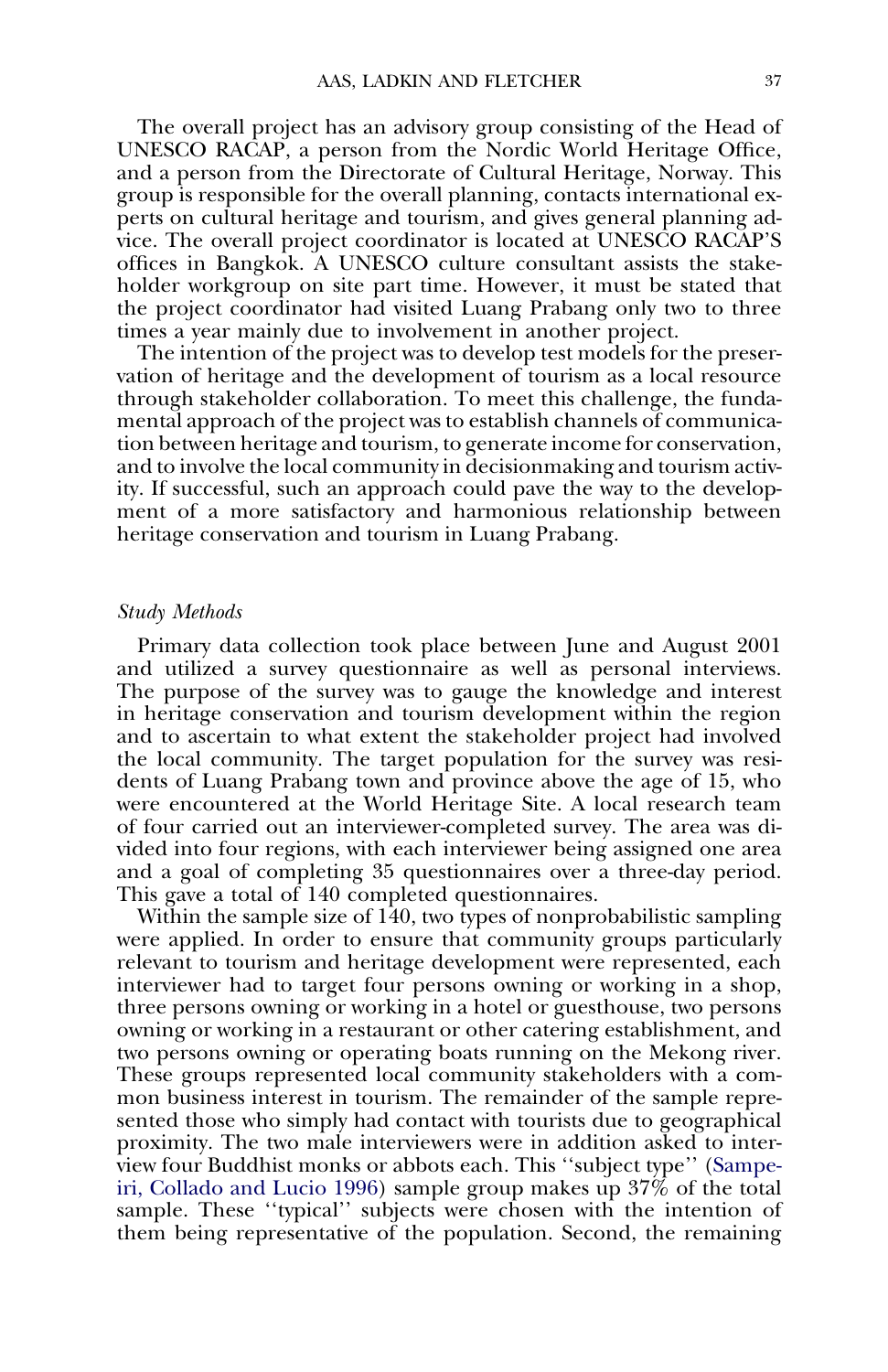63% of the sample was based on convenience sampling (interviewing any Laos above the age of 15 who was met in the street).

The sample characteristics consisted of 65% male and 35% female respondents with an age range from 15 to 60+, with three-quarters 20–49 years old. Half lived in the historic center of Luang Prabang, and three-quarters of the respondents had lived there for 16 years or more. The sample had a varied professional background, 30% business owners, and 16% working in hotels or guesthouses. Interviews were undertaken, in order to gain in-depth information from a variety of professionals directly or indirectly linked to the stakeholder project, on their perceptions and experiences of the initiative. Both unstructured and semistructured interviews were used.

[Sampieri et al \(1996](#page-19-0)) claim that in certain studies it is necessary to acquire the opinions of experts, particularly in qualitative and exploratory studies. Therefore, the researcher decided to interview the primary stakeholders of the project in Luang Prabang as well as the project coordinator of the overall UNESCO project, and a member of the projects advisory committee. Originally, only the stakeholder workgroup was to be interviewed, but when it turned out that this group merely consisted of one key group, namely government officials, it was decided to reduce the numbers of interviews in the workgroup to two interviews, and include other relevant stakeholders in the tourism industry. The tour operators and the heritage sector, the Maison du Patrimoine, represented these.

An interview with a major hotel owner was repeatedly scheduled but failed to materialize. The two tour operators were chosen for their importance and affiliation, being the two largest in Luang Prabang (one national, the other inter-Asian). The codirector of Maison du Patrimoine was chosen as one of two directors who could speak English or French. The two workgroup members were selected for their central position in both the project and in tourism in Luang Prabang.

The five interviews conducted in Luang Prabang were all semistructured and took place in June and July 2001. All represent a local stakeholder group, and each interview lasted between one and two hours. In addition, two unstructured interviews were held in Bangkok and Oslo, where the subjects were chosen for their connection with the project. One informant was the overall project coordinator, the other a member of the overall project's Advisory Committee and liaison between UNESCO and the funding agencies. The questionnaire and interviews generated some quantitative data. However, both methods produced primary qualitative data that was essential in gaining an understanding of the complexities of stakeholder collaboration.

#### Study Findings

The survey of the local community and the indepth interviews revealed a wealth of information on the stakeholder project and the development of tourism in Luang Prabang. The findings presented here are the ones that directly relate to the objectives of the project.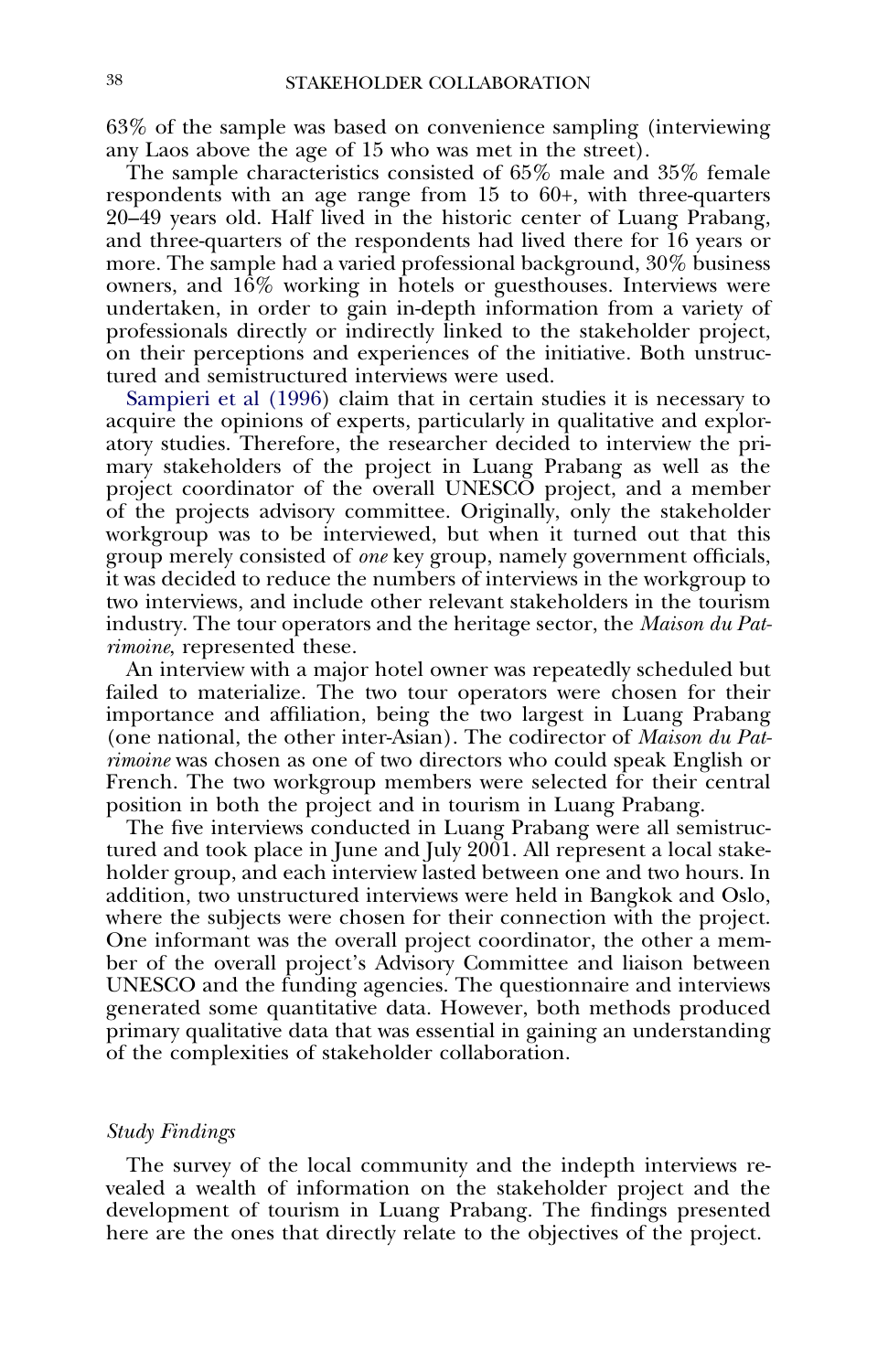Objective 1: Establishing Channels of Communication. According to the private sector (represented by the tour-operators), communication with the heritage group (represented by the Heritage House) was rare, although both their agencies were frequent users of the local cultural heritage. The Heritage House, who responded that they had no regular contact with tourism, reaffirmed this statement, but they did communicate more widely with the community in general. Nevertheless, both groups maintained that they cooperated with each other, heritage through providing conserved and accessible sites for visiting tourists, and tourism through promoting and selling visits to the cultural heritage sites and other cultural products (for example, traditional dance presentations and local crafts). Both tourism and heritage groups agreed that their work leads to enhanced economic activity and profits in the local community. However, despite this, they did not acknowledge the existence of any interdependence between them.

Despite a lack of formal channels of communication, the tour operators demonstrated understanding and expressed a wish for communication. In contrast, the heritage sector, while acknowledging that tourism may be a threat to cultural heritage, did not see it as important to communicate or collaborate with the industry. They maintained that they were open for collaboration with anyone but underlined that their main aim was to preserve the heritage of Luang Prabang and its people. This finding is consistent with previous research that identifies the difficulties inherent in managing heritage tourism [\(Curtis 1998;](#page-17-0) [Leask and Goulding 1996\)](#page-18-0).

The above attitudes reveal that the tourism sector seemed to recognize the need to improve communication possibly because the importance of well kept/managed and accessible heritage sites is obvious to it. The heritage sector, though, did not see the same need. This could be explained by the fact that tourism does not yet represent a serious threat to the cultural heritage in Luang Prabang. Moreover, the Heritage House argues that as tourism contributes limited funds towards their conservation work, they cannot depend on it as a source of funding. These results reveal that in terms of establishing channels of communication between heritage and tourism this particular objective has not yet been met.

Objective 2: Generating Income for Conservation. One of the more tangible tasks of the stakeholder project had been to establish a local revenue capture scheme whereby the revenue generated would go towards heritage conservation and upgrading services in the local community. All interviewees confirmed that there had been discussions at the local level on how this could be achieved. Several options included a bed tax, a ''passport'' style ticket to the attractions, and donation vouchers from US\$2 and upwards that would be promoted and sold at hotels. The latter scheme was the one finally approved. This scheme was implemented and consisted of a \$2 bed-tax that tourists were asked to pay upon checkout from the hotel or guesthouse. However, there was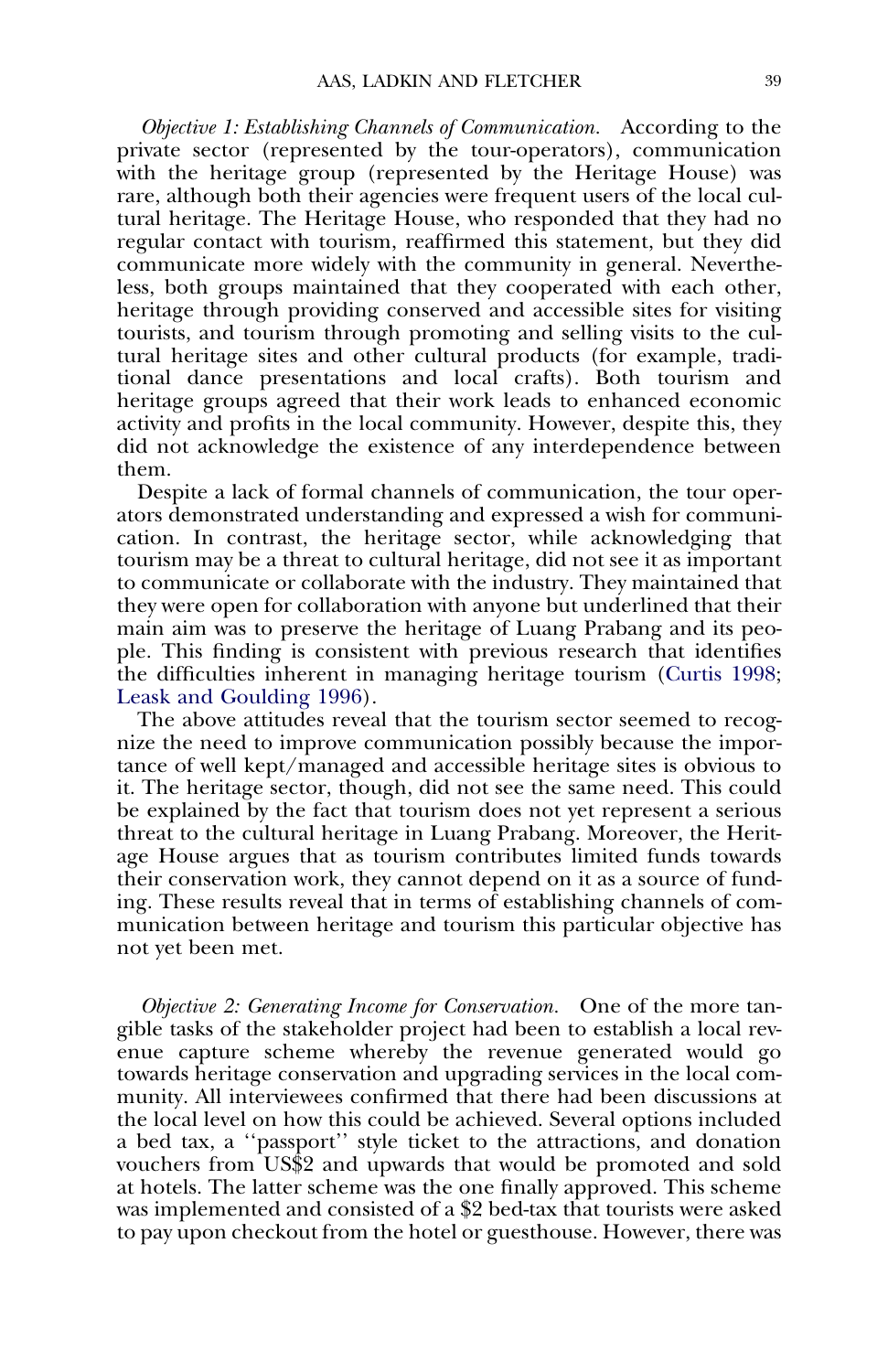no plan for how this income would be managed or used and take up of the scheme had been patchy. This has caused frustrations for all those involved.

The project coordinator and the Nordic World Heritage Office believed that a lack of political will was the real obstacle to the effective implementation of an income-generating scheme. The centralization of authority described by [\(Tosun 2000](#page-20-0):618) provides an operational limitation to participation and affects the local community, including the stakeholders, who consequently lose motivation and interest while waiting for a decision to be made. This has been echoed in previous research that examined collaborative tourism planning in Peru [\(Lad](#page-18-0)[kin and Bertramini 2002](#page-18-0)).

However, the tour operators reported that they encouraged tourists to donate funds for conservation in a more subtle way through donations at temples. The *Maison du Patrimonie* confirmed that this facilitated small restoration work. The Maison du Patrimonie was also considering leasing land along the Mekong River to local people to run catering outlets, under strict regulations. The leases will generate money for conservation and restore activity to the old riverbank. Therefore, it appears that the attempts by the stakeholder project to facilitate the generation of income for conservation from tourism had not been put in place. Instead a voluntary initiative from the private sector (tour operators) was introduced that generated small amounts of income for heritage conservation.

Objective 3: Involving the Local Community in Decisionmaking. The survey of 140 respondents from the local community revealed that 1/3 claimed to be involved in an organization or committee that discussed the development and future of Luang Prabang, in terms of supplying data, giving opinions on decisions, or decisionmaking. From the 140 respondents, 14 (10%) were directly involved through their representation of an organization. The survey further disclosed that nearly all (96%) of the respondents think that local people should be consulted on matters relating to the development of Luang Prabang as it directly affects their futures. The respondents felt that villagers could contribute positively to the development process through their ideas. Only 3% felt that local people should not be consulted on development issues, as they were considered to be incapable of such things and hence not qualified to know what is best for the community.

These findings indicate that the majority of the local community was motivated to participate on issues that involved the future of their town. The stakeholder project itself did not specify the level of participation that was being targeted. But applying Butler's level of stakeholder participation (1999) the levels of community participation found in Luang Prabang are mainly ones of ''petition'' and ''advice'', and the local community are what [Stolton and Dudley \(1999\)](#page-19-0) refer to as secondary stakeholders. Only a few respondents are at the level of representation (primary stakeholders) where they actually have a say and may influence directly what is happening in the town.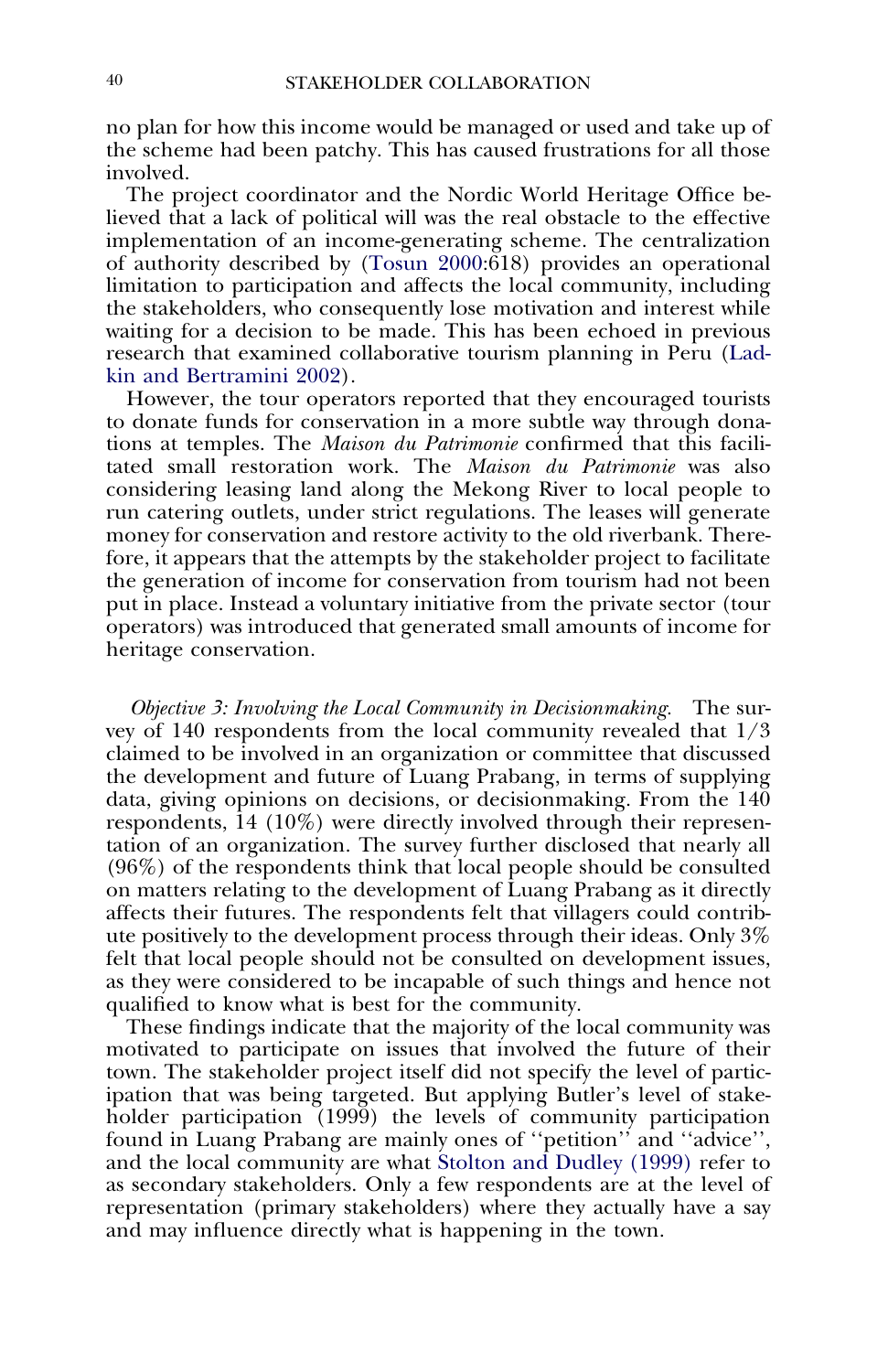The stakeholder workgroup, despite its name, effectively consisted entirely of government departments. The workgroup members affirmed that it had never discussed extending the workgroup to include other stakeholder groups. The reason given for this was that community participation and involvement was a very new concept to the government. This is in agreement with other research [\(Ladkin](#page-18-0) [and Bertramini 2002; Timothy 1999, 1998; Tosun 2000, 1998; Tosun](#page-18-0) [and Jenkins 1998; Yuksel et al. 1999\)](#page-18-0) that highlights that community involvement is primarily a developed world concept that often encounters problems when translated to the developing world. It was also stated that the local tourism authority (and possibly other local government agencies) had organized three or four meetings in which selected participants (for example, Abbots, the Hotel and Guesthouse Association, the Boat Association) were invited to discuss the future development of tourism in Luang Prabang. However, the meetings were terminated without conclusion, and final decisions were made that the government decided was the most feasible.

The tour operators confirmed that the community had not participated or been involved in tourism development or heritage conservation. Moreover, they felt that the local community could not contribute because they had no knowledge of either concept. This notion has been highlighted in previous research by [Timothy \(1999\)](#page-20-0) in a study of participatory community planning in Yogyakarta, Indonesia, where local professionals did not think the community members were able to contribute to tourism decisions. To change this, the Heritage House tried to raise the community's knowledge of local heritage conservation through presentations of visual material, with the aim of communicating the importance of heritage conservation.

The above findings reveal that neither the community nor the stakeholder groups in Luang Prabang truly participated in the decisionmaking process. The level of participation must in the case of the community be called ''imposition'', and in the case of the other stake-holder groups, "petition" and "advice" ([Butler 1999](#page-17-0)). Using [Arn](#page-17-0)[stein's \(1969\)](#page-17-0) ladder of citizen participation, this is the third rung, the ''informing'' stage. The decisionmaking process was highly centralized, and ultimately took place at a high government level.

Objective 4: Involving the Local Community in Tourism Activities. The survey revealed that three-quarters of the respondents had contact with tourism, some formally through business operations and jobs, others casually through meeting and talking to tourists on the street or at the temples. As many as two-thirds of the sample had been offered a new job or business opportunity since 1996 (the year following the World Heritage Site designation); out of these 37% had started their own business and 32% had secured a job in a hotel, guesthouse, or restaurant. These figures cannot be directly linked to the stakeholder project but should rather be seen as a result of the rapid increase in tourist arrivals to Laos and Luang Prabang. The community survey demonstrated that most of the tourism businesses and employment opportunities in Luang Prabang had come into being after the designation of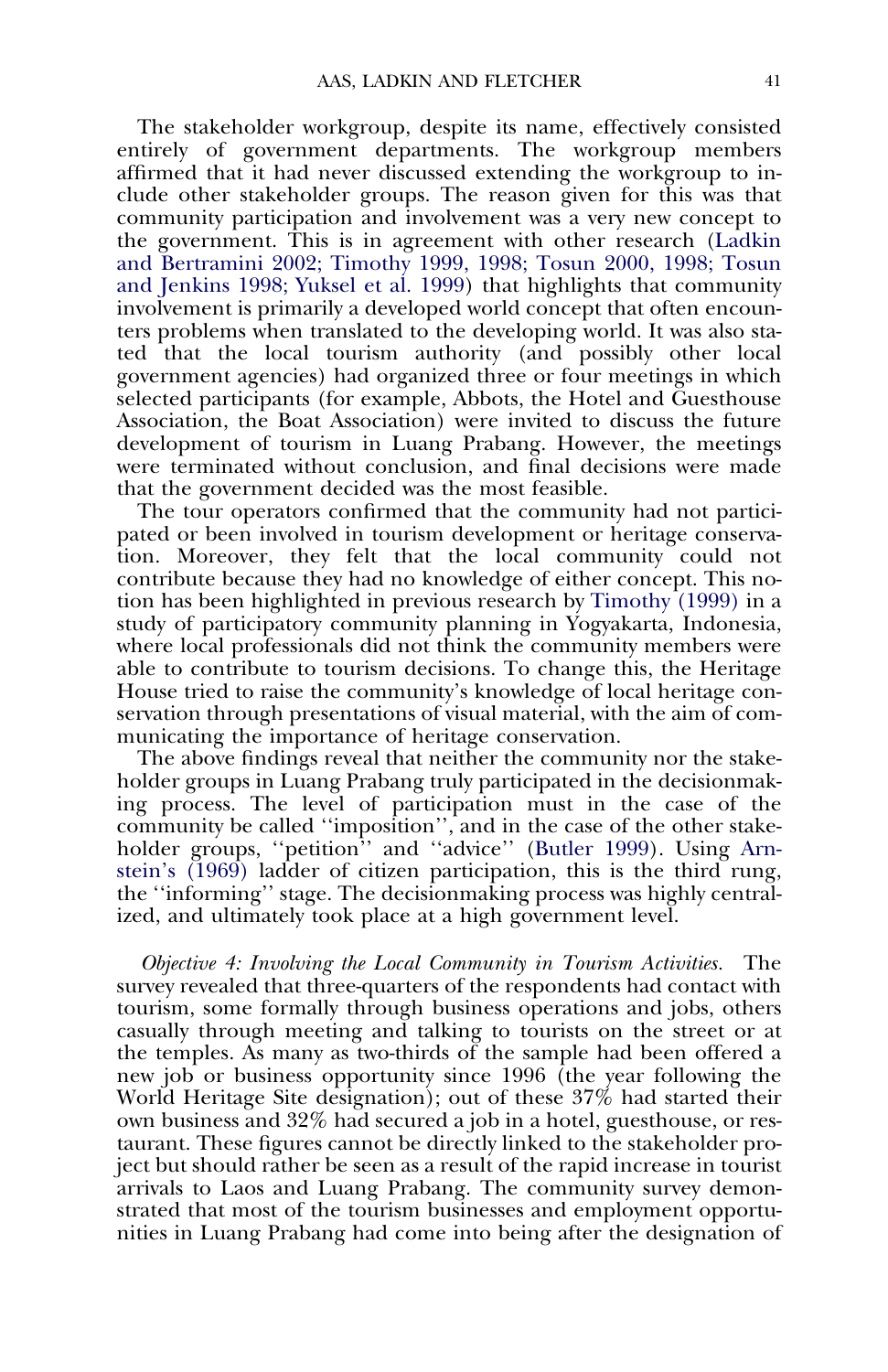the World Heritage Site. However, no evidence exists to demonstrate whether the increase in tourism is a direct result of World Heritage Site designation *per se.* 

In terms of involving the local community in business and job opportunities, the development coincided with the project's objective of involving the local community in tourism activity. Nevertheless, the indepth interviews revealed that there were no investment incentives offered for entrepreneurs or financial support; hence this situation was not a result of the project or any other strategy. The interviews also disclosed that the project had no strategy for recruiting, educating, or training people for the tourism industry. The government felt that qualified manpower was one of tourism's main challenges for further development, a sentiment echoed by the tour operators who confirmed that a lack of knowledge and professionals in the local industry caused the most complaints from tourists. These findings were positive in the sense that the local community was actively involved in activities and directly benefiting from increased participation. However, this was largely attributed to the rise in tourism in general, rather than through any specific objectives of the stakeholder project.

Objective 5: The Extent of Stakeholder Collaboration. Using Jamal and Getz's definition,

Stakeholder collaboration is a process of joint decisionmaking among autonomous, key stakeholders of an interorganizational, community tourism domain to resolve planning problems of the domain and/ or to manage issues related to the planning and development of the domain (1995:188).

Using this as a benchmark when assessing the extent of stakeholder collaboration in Luang Prabang, it is evident that there has been no such collaboration, as there has been no joint decisionmaking. Furthermore, the aim of stakeholder collaboration is to build a consensus among stakeholders. For this to be possible, they all must be represented and have an equal say in discussions. This had not been the case in Luang Prabang.

However, [Stolton and Dudley \(1999\)](#page-19-0) note that participation works differently in varying cultural and political contexts. The Western model and definition of stakeholder collaboration may not be appropriate for Luang Prabang. In line with Tosun's limitations to stakeholder participation in Turkey ([Tosun 2000](#page-20-0)), the interview findings reveal a number of issues that have impeded the project. These were at a very practical level. First is the local organization of the project. The workgroup members confirmed that they held no specific meetings because of time constraints. This was largely because they all had other jobs, and no one was employed full-time on the project. Also, the recommendations of the group that had to be approved by the president of the group (who often was not at the meetings) were not considered to be final, but rather subject to ratification at a higher government level. This impeded and slowed down the decisionmaking process.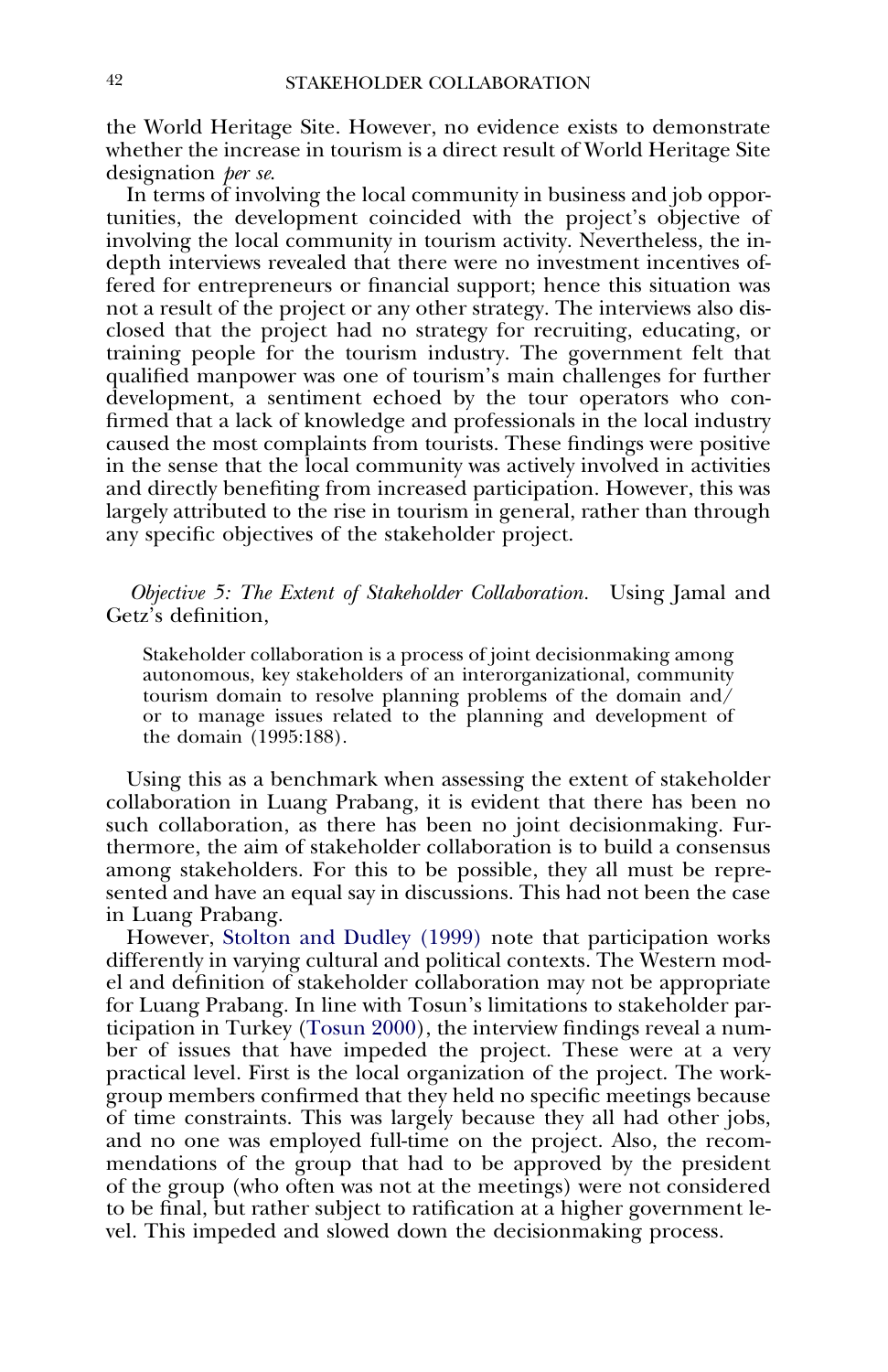Second, problems with communication and motivation were evident. The project coordinator felt that communication between the workgroup and UNESCO RACAP could have been better. The contact person for both parties changed during the project, and members of the workgroup speaking little or no English compounded problems. There was also a gross lack of coordination among the government agencies, which made the project inefficient and reduced the will of others to be engaged. Third, the political system of Laos was not considered to be conducive to stakeholder collaboration. The authority is centralized and bureaucracy is decentralized and slow working. The government officials in Luang Prabang seldom had the authority to make decisions, and maintaining enthusiasm and interest among participants in a slow moving process is difficult. Finally, the project had suffered from limited funding. Both the project coordinator and the Nordic World Heritage Office mentioned that more could have been achieved if there had been funds for additional staff at the UNESCO RACAP office in Bangkok. With more staff on the project, they could have worked more closely with the different sites and given more onsite support to those who needed it.

In summary, the extent of stakeholder collaboration within Luang Prabang was minimal, and the UNESCO project has been unable to meet some of its key objectives that are central to the development of a symbiotic relationship between heritage and tourism. However, UNESCO projects at some of the other sites had been more successful.

#### **CONCLUSION**

This examination of the UNESCO stakeholder project in Luang Prabang raises a number of issues for discussion relevant to heritage management and tourism development through stakeholder collaboration. With regard to establishing channels of communication between the heritage and tourism groups, it is clear that in Luang Prabang, neither the public nor the private sector was accepted responsibility for beginning dialoge. Considering Laos political system, it seems appropriate that authorities at a higher level should initiate such action, and at the local level the stakeholder workgroup could assume this responsibility. The wider lesson is that although establishing communication seems a relatively simple step to take, it needs clear direction and someone responsible for driving the issue forward. Given the different agendas of the conservation bodies and the tourism industry, neither feels responsible for taking the first step. This was not necessarily unwillingness by either side but more a deficiency in the program that failed to introduce the systems through which such communications could take place. Theoretically, establishing channels of communication is perceived to be a straightforward and initial step towards stakeholder involvement. However, in reality, there are many issues to consider before this can be achieved.

The second issue relates to the generation of income for heritage conservation through tourism. Evidence from Luang Prabang shows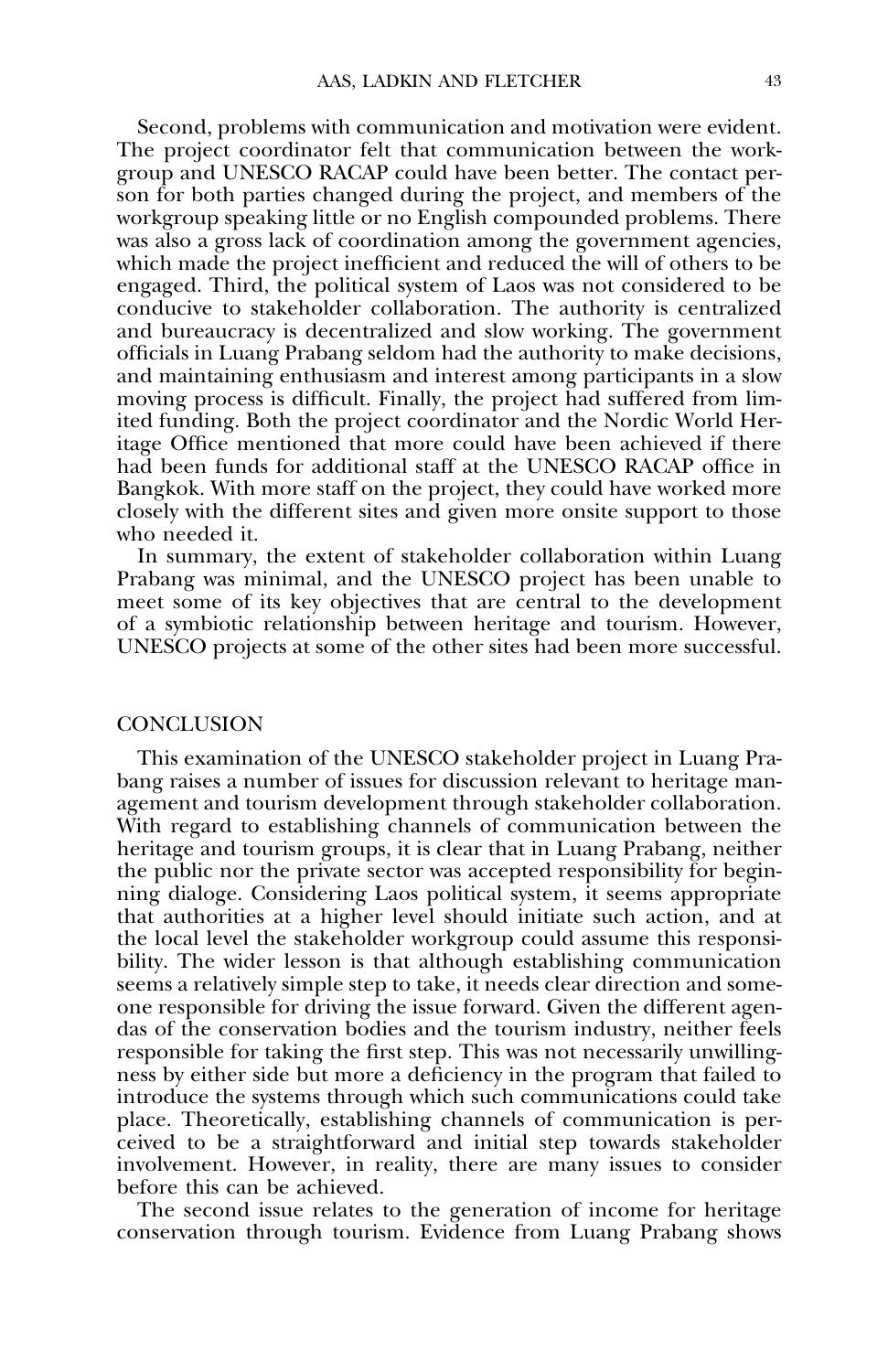that the will of the local tourism industry should not be underestimated. As the project, because of what may be considered a lack of political will, failed to decide on and implement an income-generating scheme for conservation and management, local business created their own ways of generating small funds for this kind of work. This is a positive message for the heritage/tourism relationship, as there seems to be awareness of the importance of heritage resources for tourism. This is the first stage towards providing income for heritage conservation that will benefit all stakeholders. However, as has already been outlined, Luang Prabang has encountered the problem of an acceptance of the ''user pays'' principle [\(Garrod and Fyall 2000\)](#page-18-0).

Reconciling the differences in opinion between the local tourism industry and the heritage managers presents a barrier towards collaboration between the two groups. Given the will of the local community to become involved in the development of heritage tourism, collaboration is likely to take place. However, its success in reconciling heritage management with tourism development is not enough. The attitudes of the heritage managers with regard to the issues concerning conservation and tourism need to be changed. All sides need to be convinced of the merits of working together to generate income for preservation.

The third issue raised by the study relates to involving the local community in decisionmaking and the notion that the right to participate does not equal the capacity to participate [\(Jamal and Getz 1999\)](#page-18-0). This research illustrates the willingness for people to be involved, but also a lack of faith on the part of some that the community has the ability to do so. Clearly the message here is there is a need to raise stakeholder capabilities.

This is indeed a fundamental challenge in the stakeholder theory and process ([Getz and Jamal 1994;](#page-18-0) [Medeiros de Araujo and Bramwell](#page-18-0) [1999; Simmons 1994\)](#page-18-0), as raising the capabilities will allow stakeholders to participate and negotiate in collaboration. While this does not remove power imbalances as identified by [Hall \(1999\)](#page-18-0) and [Healey](#page-18-0) [\(1998\)](#page-18-0), raising capabilities is the first step towards community decisionmaking. However, the stages of ''manipulation'' and ''therapy'' in [Arn](#page-17-0)[stein's \(1969\)](#page-17-0) ladder of citizen participation should serve as a warning against involving the local community in decisionmaking at a superficial or manipulative level.

Finally, the research reveals that many of the failures of the project may not be because of fundamental flaws in the initiative itself but in its application within the specific environment, exacerbated by the wider problems of developing countries. The broader historical, political, and economic conditions exert a powerful influence on the overall tourism development process ([Tosun 2000](#page-20-0)). In a country where tourism faces planning and management challenges, as well as fundamental problems of development, collaboration may seem difficult to achieve, as it is these external factors that ultimately make the concept problematic in application. Ultimately, Luang Prabang has offered an opportunity to explore the theoretical ideals for both stakeholder collaboration and managing heritage tourism. The research reveals the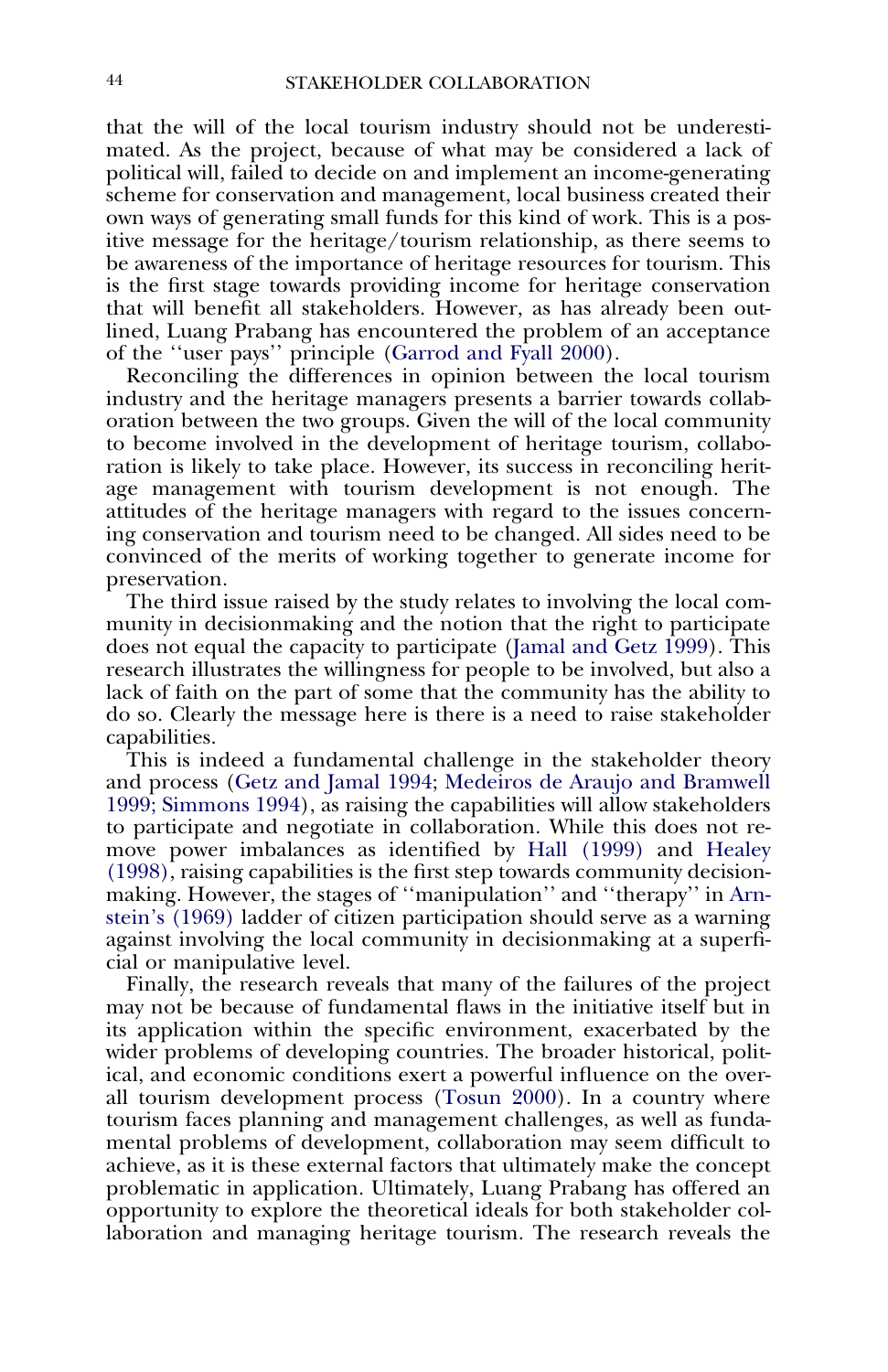<span id="page-17-0"></span>inherent problems of trying to achieve a symbiosis of heritage management and tourism development using stakeholder collaboration.

Despite the project not meeting its objectives, communication between tourism and heritage has been initiated. It has made people in the community at least to some degree aware of the impacts of tourism and thus the need for planning. The idea of formally discussing development issues across different groups has been established and may raise the knowledge and understanding of each other's views and challenges, which in turn may lead to a wider collaboration and formulation of alliances in the future. This is essential if the relationship between heritage conservation and tourism is to develop in a way that is beneficial for all the stakeholders concerned.

Acknowledgements—The authors would like to thank Heather Peters, consultant at UNESCO RACAP's culture unit in Bangkok, who helped organize the field research in Luang Prabang and Bangkok, as well as supplying information on the latest developments in Luang Prabang.

### **REFERENCES**

Abercrombie, N., S. Hill, and B. Turner

1988 The Penguin Dictionary of Sociology. London: Penguin Press.

Adams, D., H. Geok, and L. Lin

2001 Linking Research and Strategic Planning to Education Development in Lao People's Democratic Republic. Comparative Education Review 45:220–242.

Arnstein, S.

1969 Ladder of Citizen Participation. Journal of the American Institute of Planner 4:216–224.

Ashworth, G.

2000 Heritage Tourism and Places: A Review. Tourism Recreation Research 25  $(1):19-29.$ 

1993 Culture and Tourism: Conflict or Symbiosis in Europe. In European Tourism, W. Pomple and P. Lavery, eds., pp. 13–35. London: Meuthen.

Bramwell, B., and B. Lane

1999 Collaboration and Partnerships for Sustainable Tourism. Journal of Sustainable Tourism 7:179–181.

Bramwell, B., and A. Sharman

1999 Collaboration in Local Tourism Policymaking. Annals of Tourism Research 26:392–415.

Brohman, J.

1996 New Directions in Tourism for Third World Development. Annals of Tourism Research 23:48–70.

Butler, R.

1999 An Evolutionary Prespective. In Tourism Sustainable Development: Monitoring, Planning, Managing Decision Making: A Civic Approach, J. Nelson, R. Butler and G. Wall, eds., pp. 27–43. Canada: University of Waterloo, Department of Geography.

Cope, D.

1995 Sustainable Development and the Trust. In The National Trust: The Next Hundred Years, H. Newby, ed., pp. 53–69. London: The National Trust. Curtis, S.

1998 Visitor Management in Small Historic Cities. Travel and Tourism Analyst 3:75–89.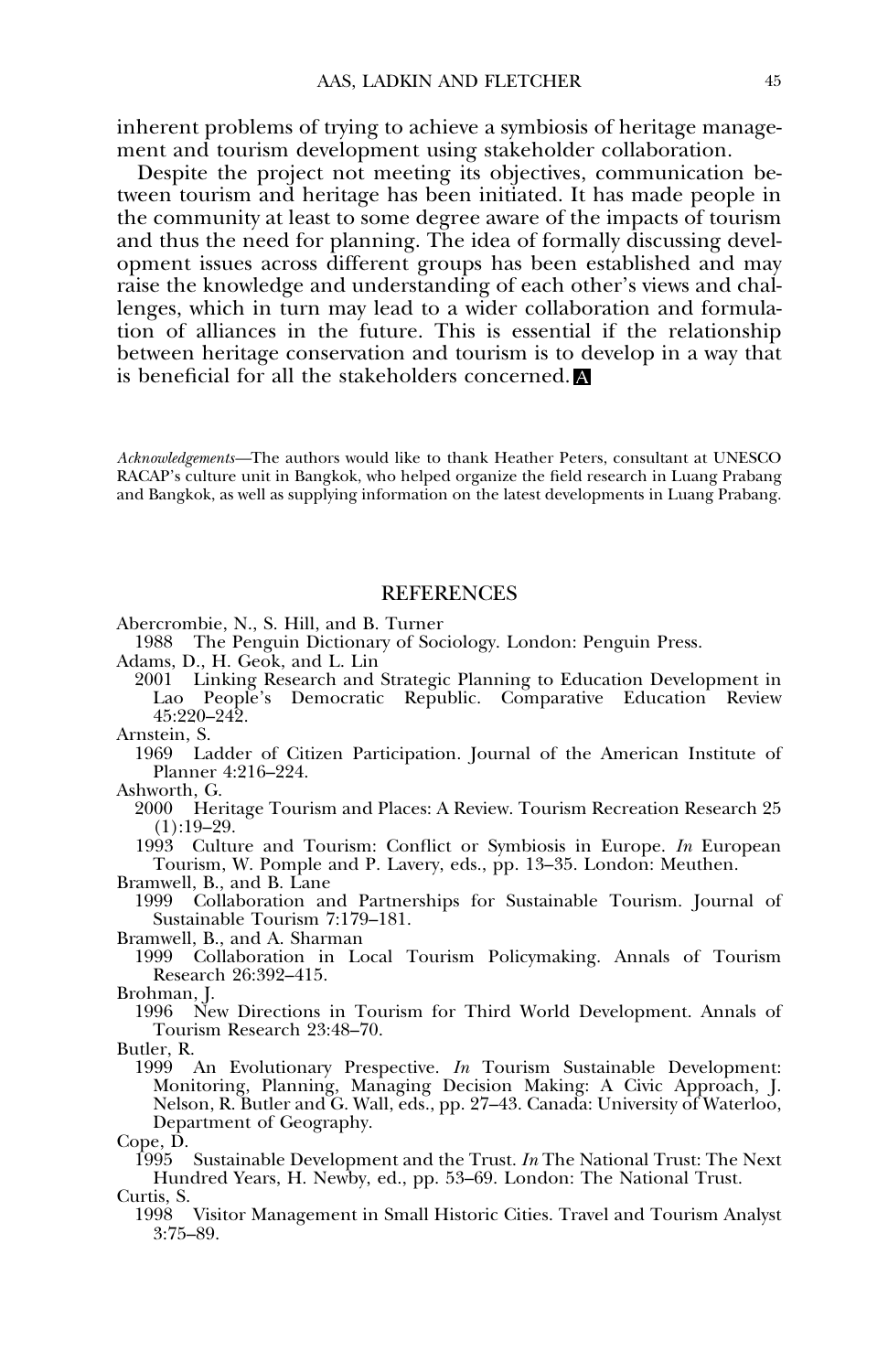<span id="page-18-0"></span>Eliot, J., J. Bickersteth, and D. Gardner

- 1999 Laos Handbook (2nd ed.). Bath: Footprint Handbooks.
- Englemann, F.

1999 Luang Prabang: A Ghost Town Returns to Life. UNESCO Courier (July– August):44–46.

Garrod, B., and A. Fyall

2000 Managing Heritage Tourism. Annals of Tourism Research 27:682–708. Getz, D., and T. Jamal<br>1994 The Environi

1994 The Environment-Community Symbiosis: A Case of Collaborative Tour- ism Planning. Journal of Sustainable Tourism 2:152–173.

Gray, B.

- 1989 Collaboration Finding Common Ground for Multi-party Problems. San Francisco: Josey Bass.
- Guaraldo Choguill, M.
	- 1996 A Ladder of Community Participation for Underdeveloped Countries. Habitat International 20:431–444.
- Hall, C.
	- Tourism and Politics, Policy, Power and Place. Chichester: Wiley.
	- 1999 Rethinking Collaboration and Partnership: A Public Policy Perspective. Journal of Sustainable Tourism 7:274–289.

2000 Tourism Planning Processes and Relationships. Harlow: Prentice Hall. Hall, C. M., and S. McArthur

1998 Integrated Heritage Management. London: Stationary Office.

Hall, C. M., and S. Page

2000 Tourism in South and South-East Asia. Oxford: Butterworth-Heinemann. Healey, P.

- 1997 Collaborative Planning: Shaping Places in Fragmented Societies. London: Macmillan Press.
- 1998 Collaborative Planning in a Stakeholder Society. Town Planning Review 69:1–21.

Jamal, T., and D. Getz

1995 Collaboration Theory and Community Tourism Planning. Annals of Tourism Research 22:186–204.

1999 Community Roundtable for Tourism Related Conflicts: The Dialectics of Consensus and Progress Structures. Journal of Sustainable Tourism 7:290–313. Jansen-Verbeke, M., and E. Lievois

- 1999 Analysing Heritage Resources for Urban Tourism in European Cities. In Contemporary Issues in Tourism Development, D. Pearce, ed., pp. 81–107. London: Routledge.
- Johnson, P., and B. Thomas
- 1995 Heritage as Business. *In* Heritage, Tourism and Society, D. Herbert, ed., pp. 170–190. London: Mansell.
- Ladkin, A., and A. Bertramini
	- 2002 Collaborative Tourism Planning: A Case Study of Cusco, Peru. Current Issues in Tourism 5:71–93.

Leask, A., and P. Golding

- 1996 What Price our Heritage? A Study of the Role and Contribution of Revenue Management in Scotland's Heritage Based Visitor Attractions. In Managing Cultural Resources for the Tourist, M. N. Robinson and P. Callaghan, eds., pp. 239–270. Sunderland: Business Education Publishers.
- Mandell, M.

1999 The Impact of Collaborative Efforts: Changing the Face of Public Policy through Networks and Network Structures. Policy Studies Review 16:4–17.

Marien, C., and A. Pizam<br>1997 Implementing S

97 Implementing Sustainable Tourism Development through Citizen Participation in the Planning Process.  $In$  Tourism Development and Growth: The Challenge of Sustainability, S. Wahab and J. Pigram, eds., pp. 164–178. London: Routledge.

Medeiros de Araujo, L., and B. Bramwell

1999 Stakeholder Assessment and Collaborative Tourism Planning: The Case of Brazil's Costa Dourada Project. Journal of Sustainable Tourism 7:356–378.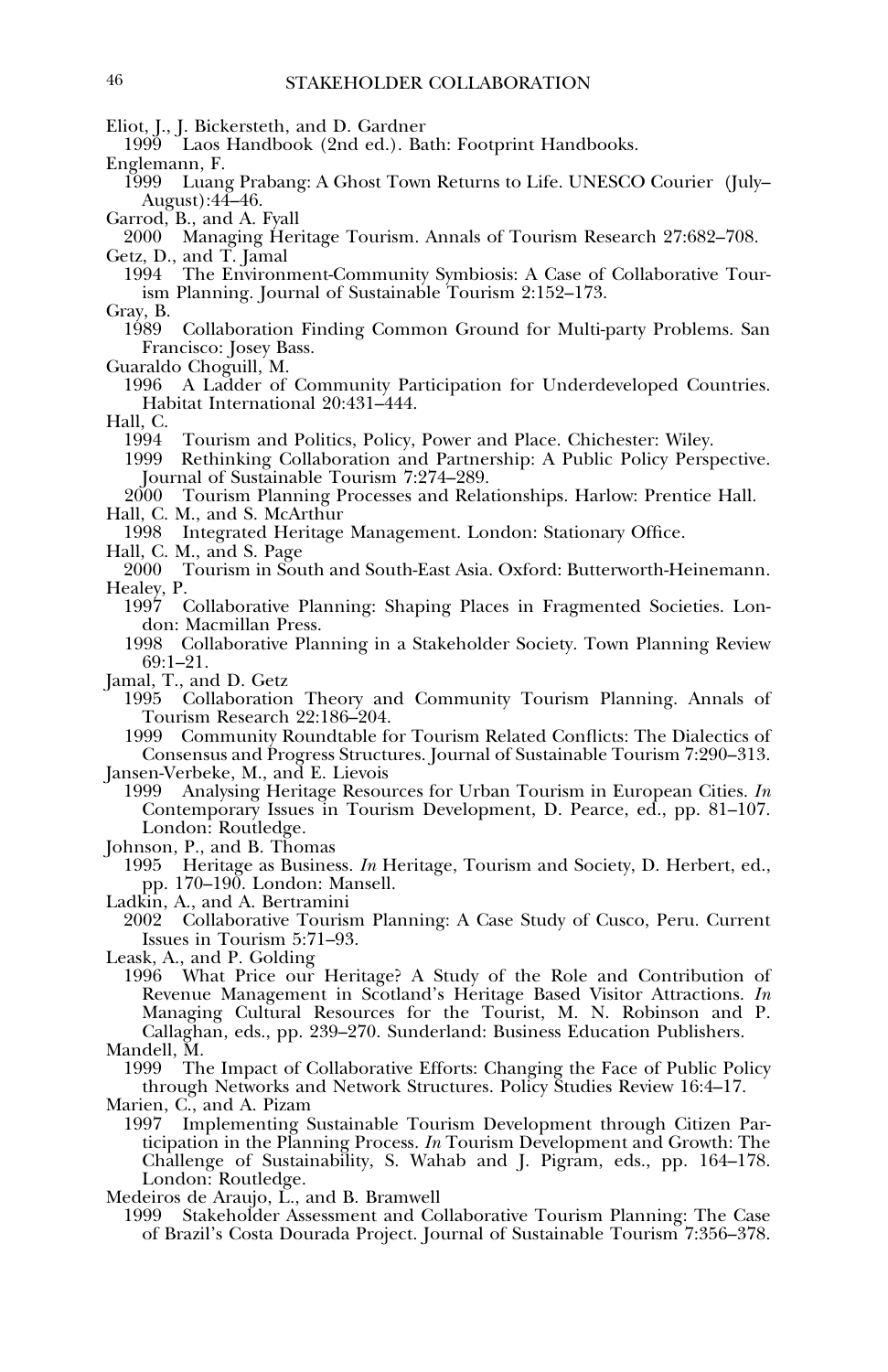<span id="page-19-0"></span>Mitchell, R., and D. Reid

2001 Community Integration: Island Tourism in Peru. Annals of Tourism Research 28:113–139.

Mowforth, M., and I. Munt

1998 Tourism and Sustainability. New Tourism in the Third World. London and New York: Routledge.

National Tourism Authority of Laos

2001 Tourism Statistics for Luang Prabang 2000. Vientiane: National Tourism Authority of Laos.

Newby, P.<br>1994

Tourism: Support of Threat to Heritage. In Building A New Heritage: Tourism, Culture and Identity in the New Europe, G. Ashworth and P. Larkham, eds., pp. 206–228. London: Routledge.

Nordic World Heritage Office

1999 Sustainable Tourism and Cultural Heritage. A Review of Development Assistance and its Potential to Promote Sustainability. Oslo: NWHO.

Nuryanti, W.

1996 Heritage and Postmodern Tourism. Annals of Tourism Research 23:249–260.

Peters, H

1999 Making Tourism Work for Heritage Preservation: Lijiang, A Case Study. In UNESCO and The Nature Conservancy, Yunnan. International Conference on Anthropology, Chinese Society and Tourism, Kunming.

Prentice, A.

1993a Tourism and Heritage Attractions. London: Routledge.

1999b Heritage: A Key Sector of the ''New'' Tourism. In Progress in Tourism Recreation and Hospitality, C. Cooper and A. Lockwood, eds., pp. 309–324. London: Belhaven.

Reed, M.

1997 Power Relationships and Community Based Tourism Planning. Annals of Tourism Research 21:566–591.

1999 Collaborative Tourism Planning as Adaptive Experiments in Emergent Tourism Settings. Journal of Sustainable Tourism 7:331–355.

Rocha, E.

A Ladder of Empowerment. Journal of Planning and Education Research 17:31–44.

Roberts, L., and F. Simpson

1999 Developing Partnership Approaches to Tourism in Central and Eastern Europe. Journal of Sustainable Tourism 7:314–330.

Russo, A., P. Boniface, and N. Shoval

2001 Tourism Management in Heritage Cities. Annals of Tourism Research 28:824–826.

Sampieri, R., C. Collado, and P. Lucio

1996 Methodolgia de la Investigacion. Naucalpan de juarez. Mexico City: McGraw-Hill.

Selin, S.

1999 Developing a Typology of Sustainable Tourism Partnerships. Journal of Sustainable Tourism 7:260–273.

Serageldin, I.

1986 Financing the Adaptive Reuse of Culturally Significant Areas. In The Challenge to our Cultural Heritage: Why Preserve the Past, R. Isar, ed., pp. 67–95. Washington, DC: Smithsonian Institute Press.

Simmons, D.

1994 Community Participation in Tourism Planning. Tourism Management 15:98–108.

Stolton, S., and N. Dudley

1999 Partnerships for Protection. New Strategies for Planning and Management for Protected Areas. London: IUCN Earthscan.

Swarbrooke, J.

1999 Sustainable Tourism Management. Oxford: CABI.